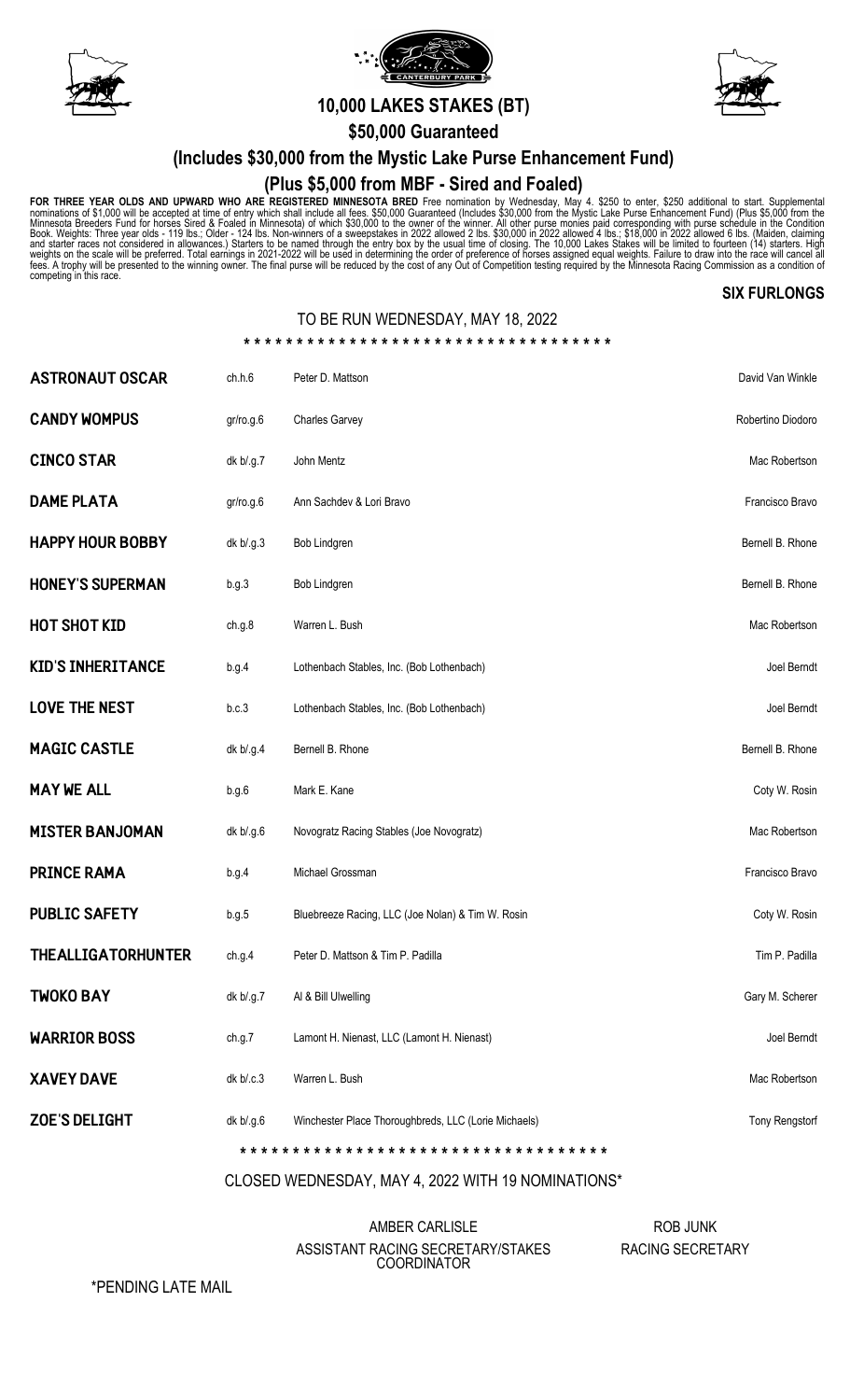**10,000 LAKES STAKES** 

|                                                                                                                                                                                           |                                                                                                                                                                                                                                                                                                                                                                                                                                                                                                                                 |                                                                                                                                     |                                                                                                                                                                                                                                                                                                                                                                                                                                                                                                                         |                                                                                                                                                              | <b>IV, UVU LANES STANES</b>                                                                                                                                                               |                                                                                                                                                                            |                                                                                                                         |                                                                                                                                                                                                                                                                                                                                                                                                                                                                                                                        |                                                                                                                                  |                                                                                                                               |                                                                                                                                                                                                                                                                                                                                                                                                                                                                                                                                                                                                                                                                                                                                                                                                                                                                                                                                                                                                                                                                                                                                                                  | Six Furlongs                                                                                            |
|-------------------------------------------------------------------------------------------------------------------------------------------------------------------------------------------|---------------------------------------------------------------------------------------------------------------------------------------------------------------------------------------------------------------------------------------------------------------------------------------------------------------------------------------------------------------------------------------------------------------------------------------------------------------------------------------------------------------------------------|-------------------------------------------------------------------------------------------------------------------------------------|-------------------------------------------------------------------------------------------------------------------------------------------------------------------------------------------------------------------------------------------------------------------------------------------------------------------------------------------------------------------------------------------------------------------------------------------------------------------------------------------------------------------------|--------------------------------------------------------------------------------------------------------------------------------------------------------------|-------------------------------------------------------------------------------------------------------------------------------------------------------------------------------------------|----------------------------------------------------------------------------------------------------------------------------------------------------------------------------|-------------------------------------------------------------------------------------------------------------------------|------------------------------------------------------------------------------------------------------------------------------------------------------------------------------------------------------------------------------------------------------------------------------------------------------------------------------------------------------------------------------------------------------------------------------------------------------------------------------------------------------------------------|----------------------------------------------------------------------------------------------------------------------------------|-------------------------------------------------------------------------------------------------------------------------------|------------------------------------------------------------------------------------------------------------------------------------------------------------------------------------------------------------------------------------------------------------------------------------------------------------------------------------------------------------------------------------------------------------------------------------------------------------------------------------------------------------------------------------------------------------------------------------------------------------------------------------------------------------------------------------------------------------------------------------------------------------------------------------------------------------------------------------------------------------------------------------------------------------------------------------------------------------------------------------------------------------------------------------------------------------------------------------------------------------------------------------------------------------------|---------------------------------------------------------------------------------------------------------|
| <b>Track Record:</b>                                                                                                                                                                      | Onlynurimagination(6), 124 lbs; 1:08.04(7-16-05)                                                                                                                                                                                                                                                                                                                                                                                                                                                                                |                                                                                                                                     | Owner:                                                                                                                                                                                                                                                                                                                                                                                                                                                                                                                  |                                                                                                                                                              | Peter D. Mattson                                                                                                                                                                          |                                                                                                                                                                            |                                                                                                                         |                                                                                                                                                                                                                                                                                                                                                                                                                                                                                                                        |                                                                                                                                  |                                                                                                                               |                                                                                                                                                                                                                                                                                                                                                                                                                                                                                                                                                                                                                                                                                                                                                                                                                                                                                                                                                                                                                                                                                                                                                                  |                                                                                                         |
| <b>Astronaut Oscar</b>                                                                                                                                                                    | Ch.h.6 Law Enforcement-Speak Peace by Peace Rules<br>Bred in Minnesota by Pete Mattson (Mar 13, 2016)                                                                                                                                                                                                                                                                                                                                                                                                                           |                                                                                                                                     | Trainer:                                                                                                                                                                                                                                                                                                                                                                                                                                                                                                                |                                                                                                                                                              | David Van Winkle                                                                                                                                                                          |                                                                                                                                                                            |                                                                                                                         |                                                                                                                                                                                                                                                                                                                                                                                                                                                                                                                        |                                                                                                                                  | 2022:<br>2021:<br>Life:<br>CBY:                                                                                               | \$285 Turf:<br>1000<br>7302<br>\$72,975 Off Track:<br>3<br>26 7 3 4<br>\$200,297 Distance:<br>15<br>$18$ 5 2 3<br>\$170,662 Course:<br>1020                                                                                                                                                                                                                                                                                                                                                                                                                                                                                                                                                                                                                                                                                                                                                                                                                                                                                                                                                                                                                      | \$250<br>$0\,$ $0\,$ $0\,$<br>$0\ 0\ 0$<br>\$7,837<br>4<br>0 <sub>4</sub><br>\$97,277<br>\$72,362<br>-3 |
| 08Apr22 6 Tam<br>08Sep21 9 Cby<br>10Aug21 4 Cby<br>06Jul21 2 Cby<br>10Jun21 4 Cby<br>18May21 2 Cby<br>07Apr21 8 Tam<br>10Feb21 2 Tam<br>27Dec20 2 Tam<br>14Nov20 8 Haw<br>Workout(s):     | ft<br>$:22^{46}$ $:46^{12}$ 1:0975 41<br>6f<br>ft<br>6f<br>:2138<br>6f<br>:2208<br>ft<br>6f<br>fts<br>:2219<br>$6\%$<br>:2134<br>ft<br>6½<br>:2189<br>ft<br>6f<br>:2268<br>ft<br>6f<br>:2241 :4498<br>ft<br>6f<br>ft<br>:2292 :4594 1:0997 31<br>:2252 :4580 1:1020 31<br>ft<br>6f<br>30 Apr 22 Tam 4F ft: 50b 6/17                                                                                                                                                                                                             | $:4419$ 1:0981 31<br>$:4457$ 1:0998 31<br>:4502 1:0930 31<br>$:4397$ 1:1586 31<br>:4472 1:1555 31<br>$:4633$ 1:1112 41<br>1:0981 41 | Aoc 32000nw2/x<br>$\boxed{5}$ Stk - MnSprntB - 100k<br>Aoc 30000nw2/x<br>Aoc 30000nw2/x<br>Aoc 30000nw2/x<br>Aoc 20000nw2/x-N<br>Aoc 32000nw2/x<br>Clm 20000<br>Clm 10000<br>Clm 13500<br>26 Mar 22 Tam 5F ft 1:01b 2/26                                                                                                                                                                                                                                                                                                | $57 - 65$ 3<br>$100 - 79$<br>$81 - 89$<br>$72 - 98$ 3<br>$94 - 67$<br>-1<br>$86 - 89$ 3 2<br>$92 - 85$<br>$77 - 91$ 2 1<br>- 2<br>$63 - 89$<br>$76 - 80$ 5 1 | 42<br>-4<br>3 <sup>1</sup><br>1hd<br>2hd<br>$1\frac{1}{2}$<br>2<br>$1\frac{1}{2}$<br>$1\frac{1}{2}$<br>-1-1<br>2}<br>$1\frac{1}{2}$<br>$1\frac{1}{2}$<br>18 Mar 22 Tam 5F ft 1:01.3b 2/10 | 22<br>$31\frac{1}{2}$ $21\frac{1}{2}$ $3\frac{3}{4}$<br>1hd<br>1hd 31<br>$2\frac{1}{2}$<br>1 <sup>2</sup><br>$2\frac{1}{2}$                                                | $1\overline{1}$<br>2hd<br>79<br>$1\frac{1}{2}$<br>$1hd$ $1hd$ $35$                                                      | $66\frac{3}{4}$ 612 $\frac{3}{4}$ Quinonez A<br>$3^{3}\frac{1}{2}$ $3^{4}\frac{1}{2}$ $5^{5}\frac{1}{2}$ Lindsay C<br>Quinonez A<br>Quinonez A<br>Quinonez A<br><b>Quinonez A</b><br><b>Quinonez A</b><br>1hd 12 <sub>3</sub> Quinonez A<br>2hd 1hd 1nk Quinonez A<br>$2\frac{1}{2}$ $2\frac{2}{2}$ $4\frac{1}{2}$ Quinonez A                                                                                                                                                                                          | 118 L<br>119 L<br>122 L<br>122 L<br>124 L<br>122 L<br>118 L<br>119 L<br>120 L<br>121 L<br>11 Mar 22 Tam 5F ft 1:02.2bg 2/6       | 13.30<br>7.60<br>4.60<br>4.20<br>2.80<br>*2.20<br>3.60<br>4.40<br>9.00<br>5.60                                                | Willy Boi11871 Confessor11811 R Mercedes Boy118hd rated, brief bid 3w btw 7<br>Drop of Goldn Sun1203 Mr. Jgrmister1231 Firemn Oscr11711 forward rail, faded 7<br>Wild Behvior1223 Smuri Cause122hd Astronaut Oscar1222 pace, headed, tipped3p 7<br>Astronut Oscar122} Euromantic1223} Make Me Blush122} ▶rail, brushd, tight, game 7<br>Mine My Time122hd Cyril's Boy1221} Make Me Blush1242} pace, rail, gave way, 8<br>Astronut Oscr122} Codtowin124hd Bring Me Check1222} ceded lead, shifted out 6<br>Hide the Demon118 <sup>4</sup> <sup>1</sup> Prendimi118 <sup>3</sup> / <sub>4</sub> Astronaut Oscar118 <sup>3</sup> / <sub>4</sub> pace 2p, weakened, 6<br>Astronaut Oscar11923 Elgar12213 Mr. Ankeny1192 attended, pressed3w, clr 6<br>Astronaut Oscar120nk Kalu12041 Native Hawk12021 3p, ceded lead, long drv 7<br>I'm Corfu1216 Durango Kid121 $\frac{3}{2}$ Mias Moonbeam121 $\frac{3}{2}$ pace off rail, dueled 8                                                                                                                                                                                                                                |                                                                                                         |
| <b>Candy Wompus</b>                                                                                                                                                                       |                                                                                                                                                                                                                                                                                                                                                                                                                                                                                                                                 |                                                                                                                                     | Owner:<br>Trainer:                                                                                                                                                                                                                                                                                                                                                                                                                                                                                                      |                                                                                                                                                              | <b>Charles Garvey</b><br>Robertino Diodoro                                                                                                                                                |                                                                                                                                                                            |                                                                                                                         |                                                                                                                                                                                                                                                                                                                                                                                                                                                                                                                        |                                                                                                                                  |                                                                                                                               |                                                                                                                                                                                                                                                                                                                                                                                                                                                                                                                                                                                                                                                                                                                                                                                                                                                                                                                                                                                                                                                                                                                                                                  |                                                                                                         |
| 25Apr22 5 Tup<br>23Mar22 3 Tup<br>08Mar22 3 Tup<br>17Feb22 8 Tup<br>01Feb22 3 Tup                                                                                                         | Gr/ro.g.6 Sidney's Candy-All Hallow's Eve by Silver Ghost<br>Bred in Minnesota by Pete Mattson (Apr 06, 2016)<br>$:2192$ $:4437$ 1:0933 41<br>6f<br>ft<br>:4586 1:1004 1:3577 41<br>ft<br>1m<br>6½<br>$:22^{77}$ $:45^{11}$ 1:1608 31<br>ft<br>6½<br>$:22^{85}$ $:45^{50}$ 1:1614 41<br>ft<br>$:4604$ 1:1132 1:3759 41<br>1m<br>ft                                                                                                                                                                                              |                                                                                                                                     | $SOC 5000 - N$<br>$SOC 5000 - N$<br>Aoc 12500 (12.5-10)nw1/x-N<br>Aoc 12500 (12.5-10)nw1/x-N<br>Aoc 12500 (12.5-10)nw1/x-N                                                                                                                                                                                                                                                                                                                                                                                              | $60 - 79$ 6 5<br>$73 - 93$ 3<br>$56 - 85$ 4 3<br>$80 - 96$<br>9<br>$\overline{c}$<br>$88 - 81$                                                               | 64<br>$65\frac{1}{2}66\frac{1}{2}$<br>3<br>21<br>43                                                                                                                                       | $5^2\frac{1}{2}$ 44 $4^3\frac{1}{2}$ $3^3\frac{1}{4}$<br>$4\bar{2}$ 31 $\bar{3}$ 1                                                                                         | $57^{\circ}$ 46 <sup><math>\circ</math></sup> 33 $\frac{1}{4}$<br>1hd $2\frac{1}{2}$ $21\frac{1}{4}$<br>$32\frac{1}{2}$ | 641 543 321 Lopez K<br>Vergara D P<br>Vergara D P<br>Vergara D P<br>Vergara D P                                                                                                                                                                                                                                                                                                                                                                                                                                        | 122 bL<br>122 bL<br>122 bL *1.70<br>124 bL *2.20                                                                                 | 2022:<br>2021:<br>Life:<br>CBY:<br>2.50<br>3.50<br>124 bl *2.50                                                               | 114<br>\$22,497 Turf:<br>6<br>14 2 3 3<br>\$26,647 Off Track:<br>41 7 7 12<br>\$113,645<br>Distance:<br>11<br>-1.<br>21 3 3 6<br>\$46,400 Course:<br>Linchpin Storm12211 More Honor1221 Candy Wompus12211 5wd turn, moved up 7<br>Missd the Bot122nk Go for Ride1223 Cndy Wompus1223 $\frac{1}{4}$ 5w2ndtrn, some late run 6<br>Bltimore Beecho1223 Mrket King122nk Candy Wompus12211 6w bid, gaining late 5<br>Swmp Souff112211 Cndy Wompus124nk Bltimor Becho12251 dueled, yielded late 9<br>Launch Pad122 $\frac{3}{2}$ Mike Operator1241 $\frac{3}{2}$ Candy Wompus124 $\frac{3}{2}$ inside bid, not enough                                                                                                                                                                                                                                                                                                                                                                                                                                                                                                                                                  | \$175<br>1000<br>4 0 2 0<br>\$6,251<br>\$15,179<br>3<br>-1<br>6012<br>\$7,336                           |
| 18Jan22 4 Tup<br>28Dec21 2 Tup<br>15Dec21 5 Tup                                                                                                                                           | $6\%$<br>$:22^{52}$ $:45^{19}$ 1:1614 41<br>ft<br>:4528 1:0869 1:3376 31<br>ft<br>1m<br>Claimed by Garvey Charles from Evans, Justin R. and Franklin, Max for \$8,000, Evans Justin R. - Trainer<br>$:47^{15}$ 1:1134 1:3728 31<br>1m<br>ft<br>Claimed by Evans, Justin R. and Franklin, Max from Woolley, Jr., Bennie L. and Woolley, Mary Ann for \$6,250, Woolley, Jr. Bennie L. –<br>Trainer                                                                                                                                |                                                                                                                                     | $SOC 6250 - N$<br>SOC 4000/10000-c<br>Clm 6250 (8-6.25)cnd-c $65-84$ 2 $42\frac{1}{2}$ $42$ 3 $\frac{1}{2}$ 32 31                                                                                                                                                                                                                                                                                                                                                                                                       | $53 - 87$ 3 7                                                                                                                                                |                                                                                                                                                                                           | $64\frac{1}{2}$ 53 $\frac{1}{2}$ 31 11                                                                                                                                     |                                                                                                                         | Vergara DP<br>79-91 5 $2\frac{1}{2}$ 2hd $1\frac{1}{2}$ 2hd 2nk Vergara DP<br>Lopez K                                                                                                                                                                                                                                                                                                                                                                                                                                  | 124 bL *2.30<br>124 bL 5.10                                                                                                      | 124 bfL 9.10                                                                                                                  | Cndy Wompus1241 El Chumlito1243 Cll You Tomorrow124} 7w-turn,up late, clear 9<br>Fir Whn Rdy124nk Cndy Wompus1243 Top of th Gme124nk pressed4w, bid3/8, vied 7<br>Swamp Souffle1243 Cats Touch1243 Candy Wompus1243 5w2ndturn, steady bid 9                                                                                                                                                                                                                                                                                                                                                                                                                                                                                                                                                                                                                                                                                                                                                                                                                                                                                                                      |                                                                                                         |
| 02Dec21 4 Tup<br>250ct21 11 Zia<br>Workout(s):                                                                                                                                            | $:45^{38}$ 1:0928 1:3643 31<br>ft<br>1m<br>:4720 1:1168 1:3900 31<br>ft<br>1m<br>15 Apr 22 Tup 4F ft :51.4h 31/31                                                                                                                                                                                                                                                                                                                                                                                                               |                                                                                                                                     | SOC 3000/6250<br>Clm 5000cnd<br>24 Jun 21 Cby 4F ft :53.1b 47/49                                                                                                                                                                                                                                                                                                                                                                                                                                                        | $94 - 82$ 3 3 3 3 3 3 4 3 5 2 2 6                                                                                                                            | 8 May 21 Cby 4F ft: 49.3b 26/33                                                                                                                                                           |                                                                                                                                                                            |                                                                                                                         | Wade L<br>80-78 6 43 41 31 1 1 1 1 60mez EP                                                                                                                                                                                                                                                                                                                                                                                                                                                                            | 30 Apr 21 Fon 3F ft :38.2b 2/3                                                                                                   | 122 bfL 8.30<br>123 bfL *3.10                                                                                                 | Gry Admir 1226 Cndy Wompus 1221 $\frac{3}{4}$ Christine's Jck1221 $\frac{1}{2}$ 5w2ndturn, up for place 6<br>Candy Wompus123 $\frac{1}{2}$ Latigo Rio123 <sup>3</sup> $\frac{1}{2}$ Disputed123 <sup>1</sup> $\frac{1}{4}$ kept on, prevailed 9                                                                                                                                                                                                                                                                                                                                                                                                                                                                                                                                                                                                                                                                                                                                                                                                                                                                                                                  |                                                                                                         |
| <b>Cinco Star</b>                                                                                                                                                                         |                                                                                                                                                                                                                                                                                                                                                                                                                                                                                                                                 |                                                                                                                                     | Owner:<br>Trainer:                                                                                                                                                                                                                                                                                                                                                                                                                                                                                                      | John Mentz                                                                                                                                                   | McLean Robertson                                                                                                                                                                          |                                                                                                                                                                            |                                                                                                                         |                                                                                                                                                                                                                                                                                                                                                                                                                                                                                                                        |                                                                                                                                  |                                                                                                                               |                                                                                                                                                                                                                                                                                                                                                                                                                                                                                                                                                                                                                                                                                                                                                                                                                                                                                                                                                                                                                                                                                                                                                                  |                                                                                                         |
| 08Sep217Cby<br>18Aug21 8 Cby<br>14Jul21 6 Cby mys <sup>®</sup><br>23Jun21 7 Cby<br>19May21 5 Cby<br>25Sep20 1 AP<br>16Sep20 4 Cby<br>09Sep2010 Cby<br>19Aug20 9 Cby<br>Workout(s):        | Dk B/.g.7 Three Hour Nap-Five Star Swank by Five Star Day<br>Bred in Minnesota by John Mentz (May 05, 2015)<br>16Sep21 2 Cby fm 10 10 1m : 4541 1:0830 1:3287 31<br>fm ①<br>1‰<br>1‰<br>ft<br>1m<br>:4705 1:0977 1:3293 31<br>fm ①<br>1m<br>ft<br>6f<br>6f<br>:2248<br>ft $\otimes$<br>$7\%$<br>fm ①<br>$: 2371$ $: 4661$ 1:2731 31<br>6f<br>sy<br>$1\%$<br>ft<br>4 May 22 OP 5F ft 1:01.4b 5/5                                                                                                                                 | $:4701$ 1:10 <sup>65</sup> 1:40 <sup>37</sup> 31<br>:4650 1:1073 1:4317 31<br>$:4497$ 1:0955 31                                     | Aoc 35000cnd-N<br>$\boxed{5}$ Stk - BlairsCveB - 100k 93-105 5 323 32<br>$\boxed{5}$ Stk - WallyChce - 50k<br>:4499 1:1021 1:3713 31 SStk - RStrangis - 50k 107-97 4<br>Stk - MystLkMleB - 100k<br>:2191 :4419 1:0854 31 S Stk - 10000LakeB - 50k 67-88 6 4<br>Alw 65000<br>Aoc 35000cnd-N<br>:2136 :4393 1:0880 31 SStk - MnSprntB - 100k 56-94 2 6 57 $\frac{1}{2}$ 54 $\frac{1}{4}$ 32 $\frac{1}{2}$ 23<br>:4712 1:1081 1:4255 31 SStk - WallyChce - 50k 83-101 1 21 31 22 22 34<br>27 Apr 22 OP 4F ft : 49.3b 12/17 | $92 - 93$<br>4<br>$90 - 110$ 1 $12$<br>$71 - 97$ 6 4<br>$129 - 107$ 1 2                                                                                      | $2\frac{1}{2}$ $2\frac{1}{2}$<br>$3^{\frac{1}{3}}$ $3^{\frac{1}{4}}$<br>32<br>3 <sup>3</sup><br>19 Apr 22 OP 4F ft: 50.1b 32/50                                                           | $2^{11}$ <sub>2</sub> $2^{1}$ <sub>2</sub><br>2hd<br>2 <sup>1</sup><br>1hd 1 <sup>3</sup><br>121, 11<br>331 351 36<br>$12\frac{1}{2}$ $12$ $12\frac{1}{2}$ $13\frac{3}{4}$ | $2\frac{3}{4}$<br>$1^{2}$<br>2ns<br>$11\frac{1}{2}$<br>$3^3$ 44 $\frac{1}{2}$ 45 $\frac{1}{4}$                          | 97-98 9 223 21 213 1hd 123 Quinonez A<br>$11\frac{1}{2}$ Chirinos R<br><b>Chirinos R</b><br>Chirinos R<br><b>Quinonez A</b><br>Kennedy T<br>Roman C<br>Hernandez I<br>Chirinos R<br>Mawing L                                                                                                                                                                                                                                                                                                                           | 123 L<br>123L<br>124 L<br>124 L<br>118 L<br>118L<br>124 L<br>121 L<br>123 L<br>118L<br>8 Apr 22 OP 3F ft: 37b 6/10               | 2022:<br>2021:<br>Life:<br>CBY:<br>*.40<br>*.70<br>$*1.00$<br>$*1.30$<br>4.60<br>11.90<br>16.80<br>$*1.90$<br>$*1.60$<br>6.40 | $$0$ Turf:<br>0000<br>$3 \t1 \t2$<br>3 2 1<br>\$150,575 Off Track:<br>6<br>28 9 11 4<br>\$406,640<br>Distance:<br>11 <sub>2</sub><br>25 8 11 4<br>91<br>\$384,600 Course:<br>Cinco Star1232 Tin Badge1211 $\frac{3}{4}$ Two by Two1213 $\frac{1}{4}$ attnded, bid1/4, drv clr 9<br><i>Cinco Star</i> 12314 El Tizar11714 <b>Zoe</b> 's <b>Delight</b> 1231 trkd rail, bid1/4, dr 8<br>Zoe's Delight 1203 <i>Cinco Star</i> 12453 Dame Plata120hd pressd, 4w uppr, gamely 5<br>Cinco Star1242 $\frac{1}{4}$ Twoko Bay 1185 Drop of Golden Sun1242 forward, bid btw, clear $\frac{1}{2}$<br>Hieronymus118ns <i>Cinco Star</i> 118 <sup>2</sup> Tut's Revenge118 <sup>11</sup> pace, clear, grudgingly 9<br>Mr. Jgrmstr11843 Drop of Goldn Sun11811 Cnco Str118hd 3wd btw, outkicked 2d 7<br>Mojo Man12113 Dabo1212 Devileye12113 3p turn, no match 3-2w 6<br>Cinco Star1213 $\frac{3}{4}$ Tin Badge1212 $\frac{3}{4}$ Skippy's Strike121 $\frac{3}{4}$ dictated pace, driving 7<br>Fireman Oscar1183 <i>Cinco Star</i> 1233 Ray's Ange11198 <sub>4</sub> swung 5wd, edged 2d 6<br>Drop of Golden Sun11831 Hot Shot Kid1181 Cinco Str1186 tracked insd, brief bid 5 | \$165,000<br>6 4 2 0<br>\$57,925<br>0<br>5<br>$\overline{c}$<br>\$110,900<br>5<br>2<br>\$92,000         |
| <b>Dame Plata</b>                                                                                                                                                                         |                                                                                                                                                                                                                                                                                                                                                                                                                                                                                                                                 |                                                                                                                                     | Owner:<br>Trainer:                                                                                                                                                                                                                                                                                                                                                                                                                                                                                                      |                                                                                                                                                              | Ann Sachdev & Lori Bravo<br>Francisco Bravo                                                                                                                                               |                                                                                                                                                                            |                                                                                                                         |                                                                                                                                                                                                                                                                                                                                                                                                                                                                                                                        |                                                                                                                                  |                                                                                                                               |                                                                                                                                                                                                                                                                                                                                                                                                                                                                                                                                                                                                                                                                                                                                                                                                                                                                                                                                                                                                                                                                                                                                                                  |                                                                                                         |
| 03May22 7 Wrd sys<br>12Apr22 8 Wrd<br>22Mar22 3 Wrd<br>08Sep21 7 Cby<br>18Aug21 8 Cby<br>14Jul21 6 Cby<br>27Jun21 5 Cby<br>06Jun21 3 Cby<br>19May21 5 Cby<br>27Apr21 5 Wrd<br>Workout(s): | Gr/ro.g.6 Cross Traffic-Dana's Lucky Lady by Lucky Lionel<br>Bred in Minnesota by Sugarland Thoroughbreds, LLC (Mar 31, 2016)<br>$:22^{41}$ $:45^{33}$ 1:0967 31<br>6f<br>:5028 1:1464 1:3897 31<br>1m<br>ad<br>6f<br>$:2298$ $:4556$ 1:0972 31<br>gds<br>$1\%$<br>fm ①<br>$:4701$ 1:1065 1:4037 31<br>1‰<br>ft<br>mys@<br>1m<br>$:4688$ 1:1087 1:3753 31<br>ft<br>1m<br>:4635 1:1015 1:3738 31<br>1m<br>ft<br>6f<br>$:2191$ $:4419$ $1:0854$ 31<br>ft<br>6f<br>:2371 :4672 1:1133 31<br>ft<br>●26 Apr 22 Wrd 5F ft :59.1h 1/12 | $:4650$ 1:1073 1:4317 31<br>:4499 1:1021 1:3713 31                                                                                  | Stk – Hahlnd $IceB$ – 50k $82-97$<br>Alw 27500cnd<br>Alw 27500cnd<br>S Stk - BlairsCveB - 100k<br>$\boxed{5}$ Stk - WallyChce - 50k<br>$\boxed{5}$ Stk - RStrangis - 50k 100-75 5 46 $\frac{1}{2}$ 46<br>Aoc 35000cnd-N<br>Aoc 35000cnd-N<br>$\boxed{5}$ Stk - 10000LakeB - 50k 62-80 2 6 $\boxed{62\frac{3}{4}}$ 453 68<br>Alw 27500cnd<br>6 Apr 22 Wrd 5F ft 1:02.1h 13/19                                                                                                                                            | 32-87<br>$\overline{1}$<br>60-91<br>3<br>3<br>86-91<br>$73 - 84 = 5$<br>75-94 2 433 43 313 213 21<br>$74 - 85$ 2 $44\overline{3}$ 33<br>54-91 2 1            | 31<br>-14<br>11<br>2hd<br>-1<br>44<br>54<br>441, 46<br>12 Mar 22 Hou 5F ft 1:02.4b 22/36                                                                                                  | 31<br>1hd 1hd 2hd 2hd<br>2 <sup>1</sup><br>65<br>43                                                                                                                        | 2hd $11$<br>$1\frac{1}{2}$<br>79<br>$52\frac{3}{2}$ 431 361<br>591                                                      | Pusac A<br>Pusac A<br>$12$ Pusac A<br>Eikleberry R<br>Eikleberry R<br>42 $\frac{1}{2}$ 5 <sup>6</sup> $\frac{1}{2}$ 5 <sup>13</sup> $\frac{1}{4}$ Eikleberry R<br>Eikleberry R<br>33 13 111 Eikleberry R 122 hfl 4.20<br>Juarez, Jr. A J 118 hL 3.40<br>$11\frac{1}{2}$ 1 <sup>3</sup> 1 <sup>1</sup> / <sub>2</sub> 1 <sup>1</sup> / <sub>2</sub> Wethey Jr. F 124 hfL *.60                                                                                                                                           | 121 hfL *.90<br>124 hfL 2.00<br>120 hfL 11.10<br>120 hfL 4.90<br>124 hfL 5.30<br>124 hfL 3.20<br>4 Mar 22 Hou 5F ft 1:02.4b 4/14 | 2022:<br>2021:<br>Life:<br>CBY:<br>118 hfL 2.70                                                                               | \$52,000 Turf:<br>3 2 1 0<br>7 2 1 1<br>\$61,290 Off Track:<br>8<br>$\overline{c}$<br>\$372,201 Distance:<br>841<br>27 11 5 4<br>17 6 4 2<br>\$262,485 Course:<br>Dame Plata1181 Shannon C124 <sub>2</sub> Best of Greeley1214 <sub>3</sub> slipped thru, driving 5<br>Number One Dude124hd Dame Plata1211 Vangilder1193 pressured pace, denied 5<br>Dame Plata12421 Punch Em1217 Box Seat121111 pressed inside, driving 5<br><i>Cinco Star</i> 1231, El Tizar 1171, Zoe's Delight 1231 saved ground, no impact 8<br>Zoe's Delight 1203 <i>Cinco Star</i> 12453 Dame Plata120hd 3wd far turn, angld 5wd 5<br><b>Cinco Star1242 Twoko Bay 118<sup>5</sup> Drop of Golden Sun1242</b> inside trip, no rally, 7<br>Drop of Golden Sun1221 Dme Pita1242 Beat the Heat122nk tracked rail, tippd out 7<br>Dme P1t1221 <sub>4</sub> Drop of Golden Sun1221 <sub>2</sub> Bet the Het1222 <sub>4</sub> trackd rail, drove thru 5<br>Mr. Jgrmstr11843 Drp of Goldn Sn11811 Cnco Str118hd ▶btw foes, st'd1/8, faded 7<br>Dme Plt1243 <i>Quality Rocket</i> 12412 Northern Playboy12413 set pace, just lasted 5                                                              | 210<br>0<br>\$24,050<br>3<br>$\overline{c}$<br>\$101,549<br>\$143,854<br>-1<br>4 1 1 0<br>\$76,870      |
| <b>Happy Hour Bobby</b>                                                                                                                                                                   |                                                                                                                                                                                                                                                                                                                                                                                                                                                                                                                                 |                                                                                                                                     | Owner:<br>Trainer:                                                                                                                                                                                                                                                                                                                                                                                                                                                                                                      |                                                                                                                                                              | <b>Bob Lindgren</b><br>Bernell B. Rhone                                                                                                                                                   |                                                                                                                                                                            |                                                                                                                         |                                                                                                                                                                                                                                                                                                                                                                                                                                                                                                                        |                                                                                                                                  |                                                                                                                               |                                                                                                                                                                                                                                                                                                                                                                                                                                                                                                                                                                                                                                                                                                                                                                                                                                                                                                                                                                                                                                                                                                                                                                  |                                                                                                         |
| 08Sep21 8 Cby ft<br>25Aug21 1 Cby<br>04Aug21 6 Cby ft<br>Workout(s):                                                                                                                      | Dk B/.g.3 Shanghai Bobby-Happy Hour Honey by Leroidesanimaux (BRZ)<br>Bred in Minnesota by Bob Lindgren (Mar 31, 2019)<br>$:21^{66}$ $:44^{97}$ 1:10 <sup>27</sup> 2<br>6f<br>6f<br>:2281<br>ft<br>5f<br>$:2181$ $:4477$ $:5710$ 2<br>•30 Apr 22 Tam 5F ft 1:01.1b 1/3                                                                                                                                                                                                                                                          | :4656 1:1201 2                                                                                                                      | $\boxed{S}$ Stk - NthLtsFutB - 100k 92-39 7 1<br><b>SMsw 35000</b><br><u>5 Msw 35000</u><br>24 Apr 22 Tam 5F ft 1:02b 4/12                                                                                                                                                                                                                                                                                                                                                                                              | $55 - 66$ 6 1<br>$86 - 70$ 9 1                                                                                                                               | 16 Apr 22 Tam 4F ft :50.2b 37/70                                                                                                                                                          |                                                                                                                                                                            |                                                                                                                         | $3\frac{1}{2}$ 32 $57\frac{1}{2}$ 8 <sup>20</sup> $\frac{3}{4}$ Hernandez I<br>$1^{\overline{1}}$ $1^{\overline{2}}$ $1^{\overline{2}}$ $1^{\overline{1}}$ $1^{\overline{2}}$ $1^{\overline{1}}$ $1^{\overline{2}}$ $1^{\overline{2}}$ $1^{\overline{2}}$ $1^{\overline{2}}$ $1^{\overline{2}}$ $1^{\overline{2}}$ $1^{\overline{2}}$ $1^{\overline{2}}$ $1^{\overline{2}}$ $1^{\overline{2}}$ $1^{\overline{2}}$ $1^{\overline{2}}$ $1^{\overline{2}}$ $1^{\overline{2}}$<br>1hd 2hd $2^1$ $3^9\frac{1}{4}$ Fuentes R | 120<br>118<br>118 <sub>h</sub><br>9 Apr 22 Tam 4F ft: 50b 37/49                                                                  | 2022:<br>2021:<br>Life:<br>CBY:<br>35.00<br>2.00<br>14.30                                                                     | \$0 Turf:<br>0000<br>3 1<br>0 <sub>1</sub><br>\$25,150 Off Track:<br>0<br>3 1 0 1<br>\$25,150 Distance:<br>2<br>21<br>31<br>0 <sub>1</sub><br>\$25,150 Course:<br><b>Love the Nest</b> 1207 <sub>4</sub> North Arm By118hd Doctor Oscr1201 pace 3w, emptied out 10<br>Hppy Hour Bobby118nk North Arm By11843 Road Trip1184 pace inside, held foe 8<br>Lov th Nst120 <sup>81</sup> / <sub>2</sub> Bns Mlice118 <sup>3</sup> / <sub>2</sub> Hppy Hour Bobby1181 <sup>1</sup> / <sub>2</sub> sharp, dueled, weakened 11                                                                                                                                                                                                                                                                                                                                                                                                                                                                                                                                                                                                                                             | 0000<br>\$0<br>$0\ 0\ 0$<br>\$0<br>0<br>\$22,250<br>10<br>0<br>0<br>\$22,250                            |
| Honey's Superman                                                                                                                                                                          |                                                                                                                                                                                                                                                                                                                                                                                                                                                                                                                                 |                                                                                                                                     | Owner:<br>Trainer:                                                                                                                                                                                                                                                                                                                                                                                                                                                                                                      |                                                                                                                                                              | <b>Bob Lindgren</b><br>Bernell B. Rhone                                                                                                                                                   |                                                                                                                                                                            |                                                                                                                         |                                                                                                                                                                                                                                                                                                                                                                                                                                                                                                                        |                                                                                                                                  |                                                                                                                               |                                                                                                                                                                                                                                                                                                                                                                                                                                                                                                                                                                                                                                                                                                                                                                                                                                                                                                                                                                                                                                                                                                                                                                  |                                                                                                         |
| $06$ Sep21 7 Cby fm $\circled{1}$ 1m<br>25Aug21 1 Cby ft                                                                                                                                  | B.g.3 Successful Appeal-A J's Honey by Indian Charlie<br>Bred in Minnesota by Bob Lindgren (Apr 25, 2019)<br>:4875 1:1347 1:3916 2<br>$6f$ :2281 :4656 1:1201 2                                                                                                                                                                                                                                                                                                                                                                 |                                                                                                                                     | Msw 30000<br><b>SMsw 35000</b>                                                                                                                                                                                                                                                                                                                                                                                                                                                                                          |                                                                                                                                                              |                                                                                                                                                                                           |                                                                                                                                                                            |                                                                                                                         | 29-32 5 643 710 710 712 7153 Hernandez I 118 b<br>$---41$ 5 8 812 816 812 611 <sup>1</sup> / <sub>4</sub> Quinonez A 118 b                                                                                                                                                                                                                                                                                                                                                                                             |                                                                                                                                  | 2022:<br>2021:<br>Life:<br>CBY:<br>22.60<br>14.30                                                                             | 0000<br>\$0 Turf:<br>3 0 0 0<br>\$1,200 Off Track:<br>3000<br>\$1,200 Distance:<br>3000<br>\$1,200 Course:<br>Screwball1181 Angel's Magic1183 Red Wave1183 insd foes, faded early 9<br>Happy Hour Bobby118nk North Arm Bay11843 Road Trip1184 >broke slowly 8                                                                                                                                                                                                                                                                                                                                                                                                                                                                                                                                                                                                                                                                                                                                                                                                                                                                                                    | \$400<br>1000<br>$0\ 0\ 0\ 0$<br>\$0<br>$0\ 0\ 0$<br>\$400<br>$0\ 0\ 0$<br>\$400                        |

04Aug21 6 Cby ft 5f :21<sup>81</sup> :44<sup>77</sup> :57<sup>10</sup> 2 IMsw 35000 22-5**2** 3 8 10<sup>9</sup>½ 9<sup>14</sup> 9<sup>13</sup> 8<sup>15</sup>½ Valenzuela L A 118 h 22.80 *Love the Mest*120¤½ *Bens Mlice*118½ *Happy Hour Bobby*118½ inside, no menace 11

**Workout(s):** 30 Apr 22 Tam 4F ft :500 6/17 23 Apr 22 Tam 4F ft :49.2b 17/39 16 Apr 22 Tam 4F ft :50.4b 44/70 9 Apr 22 Tam 4F ft :50.2b 40/49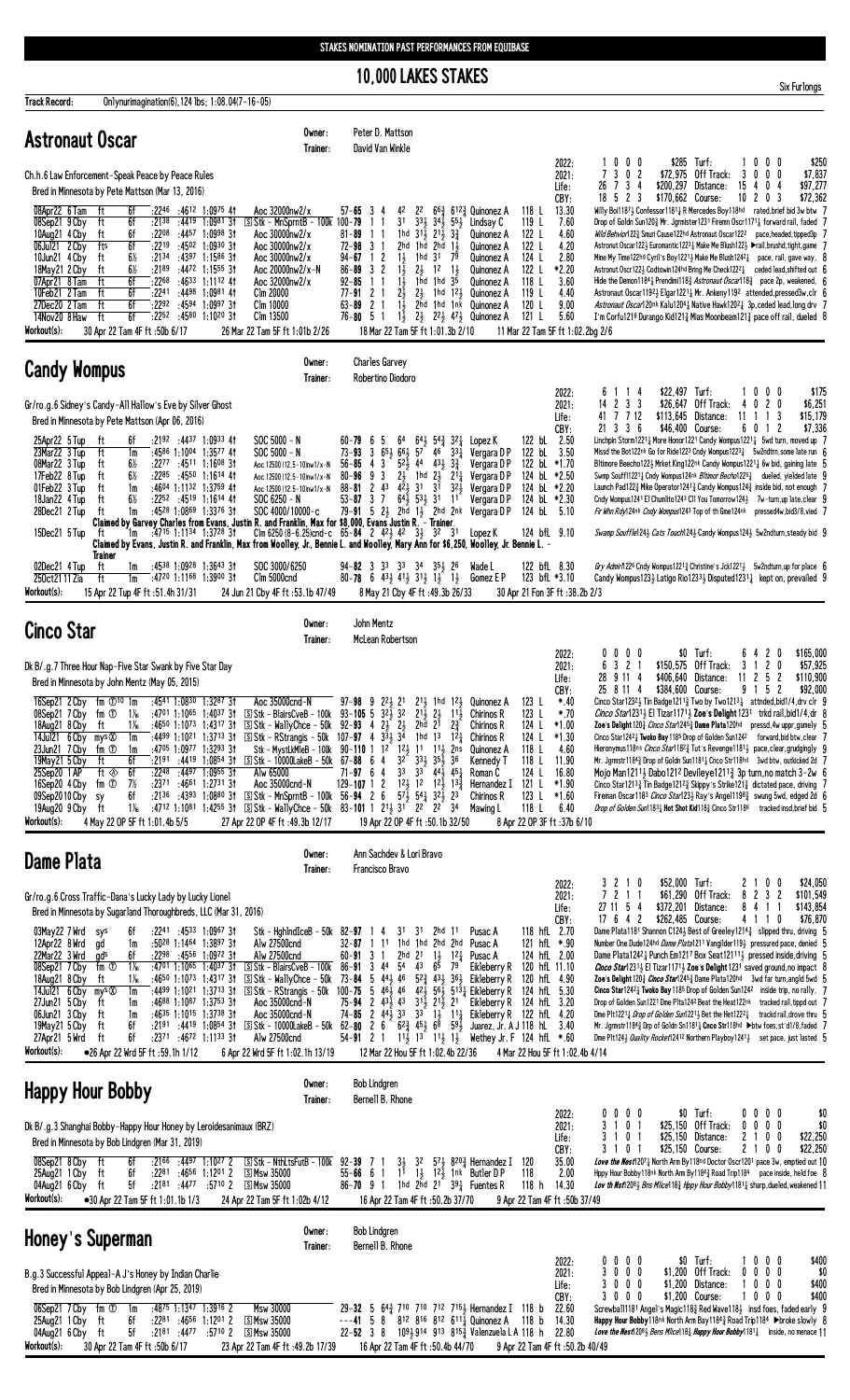| <b>Hot Shot Kid</b>                                                                                                                                                                                                                                                                                                                                                                                                                                                                                                                                                                                                                                                                                                                                                                                                                                | Owner:<br>Trainer:                                                                                                                                                                                                                                                                                   | Warren L. Bush<br>McLean Robertson                                                                                                                                                                                                                                                                                                                                                                                                                                                                                                                                                                                                                  |                                                                                                                                                                                                                                                                                                                                                                          |                                                                                                                                                                                             |                                                                                                                                                                                                                                                                                                                                                                                                                                                                                                                                                                                                                                                                                                                                                                                                                                                                                                                                                                                                                                                                                                                                                       |
|----------------------------------------------------------------------------------------------------------------------------------------------------------------------------------------------------------------------------------------------------------------------------------------------------------------------------------------------------------------------------------------------------------------------------------------------------------------------------------------------------------------------------------------------------------------------------------------------------------------------------------------------------------------------------------------------------------------------------------------------------------------------------------------------------------------------------------------------------|------------------------------------------------------------------------------------------------------------------------------------------------------------------------------------------------------------------------------------------------------------------------------------------------------|-----------------------------------------------------------------------------------------------------------------------------------------------------------------------------------------------------------------------------------------------------------------------------------------------------------------------------------------------------------------------------------------------------------------------------------------------------------------------------------------------------------------------------------------------------------------------------------------------------------------------------------------------------|--------------------------------------------------------------------------------------------------------------------------------------------------------------------------------------------------------------------------------------------------------------------------------------------------------------------------------------------------------------------------|---------------------------------------------------------------------------------------------------------------------------------------------------------------------------------------------|-------------------------------------------------------------------------------------------------------------------------------------------------------------------------------------------------------------------------------------------------------------------------------------------------------------------------------------------------------------------------------------------------------------------------------------------------------------------------------------------------------------------------------------------------------------------------------------------------------------------------------------------------------------------------------------------------------------------------------------------------------------------------------------------------------------------------------------------------------------------------------------------------------------------------------------------------------------------------------------------------------------------------------------------------------------------------------------------------------------------------------------------------------|
| Ch.g.8 Majestic Warrior-Our Sweet Mary B by Officer<br>Bred in Minnesota by Warren Bush (Apr 28, 2014)<br>09Apr22 3 OP<br>6f<br>$:2199$ $:4545$ 1:1011 41<br>ft<br>19Feb22100P<br>ft<br>:4694 1:1122 1:3705 41<br>1m<br>160ct21 5 Kee<br>ft<br>$1\%$<br>:4831 1:1265 1:4493 31<br>6f<br>$:21^{38}$<br>:4419 1:0981 31<br>ft<br>08Sep21 9 Cby<br>10Aug21 7 Cby<br>gd $\bigcirc^{20}$ 7%<br>:2373 :4728 1:2889 31<br>14Jul21 6 Cby mys 20<br>:4499 1:1021 1:3713 31<br>1m<br>fm $\Phi^{20}$ 7%<br>$: 23^{04}$ $: 45^{93}$ 1:2893 31<br>08Jul21 5 Cby<br>$:2191$ $:4419$ $1:0854$ 31<br>19May21 5 Cby<br>6f<br>ft<br>17Apr21 10 OP<br>6f<br>:2264 :4628 1:1022 41<br>ft<br>$1\%$<br>$:4607$ 1:1006 1:4257 31<br>09Sep20 6 Cby<br>sy Ø<br>Workout(s):<br>4 May 22 OP 4F ft :50.3b 8/9                                                                  | Clm 50000 (50-40)nw1/3mx-w<br>Aoc 50000nw2\$/x-w<br>Clm 50000<br>$\boxed{5}$ Stk - MnSprntB - 100k 67-85 3 7<br>Aoc 25000cnd-N<br>$\boxed{5}$ Stk - RStrangis - 50k<br>Aoc 25000cnd-N<br>$\boxed{5}$ Stk - 10000LakeB - 50k 66-80<br>Aoc 40000cnd-N<br>27 Apr 22 OP 4F ft : 49.4b 13/17              | 53-79 5 6 753 743 671 471<br>63-83 4 911 910 983 811 813<br>$75 - 95$ 3 $42\frac{1}{2}$ 42<br>$5^{2}$<br>31 1nk<br>66<br>77<br>$67\frac{1}{2}$ 43<br>56<br>84-94<br>15<br>64<br>$76\frac{1}{4}$ 8 <sup>73</sup> / <sub>4</sub><br>56<br>$100 - 70$ 6 $57\frac{1}{2}$<br>$65\frac{1}{2}$<br>$69\frac{1}{2}$ 616<br>45<br>- 5<br>$33\frac{1}{2}$ 54 $\frac{1}{4}$ 42 $\frac{3}{4}$<br>109-93<br>4<br>42<br>68<br>$58^{69\frac{3}{4}}$<br>3<br>$\overline{1}$<br>$6^3$ $5^2$ , $5^5$ $5^9$ , $3^3$<br>$53 - 80 = 6$<br>$\overline{\mathbf{3}}$<br><b>Solution</b> Stk - BlairsCveB - 100k 95-96 5 42 22 22 32 32 43<br>3 Apr 22 OP 5F ft 1:01.3b 23/46 | 123L<br>Saez G<br>119 L<br><b>Gonzalez</b> E<br>122 L<br>Arrieta F<br>118 L<br>Wade L<br>Canchari A L 122 bL 15.40<br>124 L<br>Canchari A L<br>122 L<br>Canchari A L<br>118 L<br>Canchari A L<br>118 L<br>Arrieta F<br>118 L<br>Chirinos R                                                                                                                               | 2000<br>2022:<br>2021:<br>7100<br>Life:<br>43168<br>-1<br>28 14 4 0<br>CBY:<br>17.30<br>49.70<br>14.00<br>6.60<br>12.90<br>4.00<br>8.00<br>15.10<br>1.80<br>29 Mar 22 OP 4F ft :50.4b 18/24 | $$3,304$ Turf:<br>0<br>\$39,785<br>6<br>- 0<br>\$46,745<br>Off Track: 11<br>$\mathbf{1}$<br>\$130,997<br>0<br>$\frac{1}{2}$<br>20 6<br>-5<br>\$266,406<br>\$664,770<br>Distance:<br>\$512,282 Course:<br>$11 \t6 \t3 \t0$<br>\$219,835<br>Defender12111 Shotski12131 Flat Lucky1213 3-5w turn, improved 8<br>Runnin' Ray 1243 Harvard 11923 Caddo River 11913 remained back 10<br>Hot Shot Kid122nk Place Coup122ns Fighting Seabee1221 <sup>3</sup> edged past ins, held 8<br>Drop of Goldn Sun120½ Mr. Jgrmistr1231 Firemn Oscr11711 > insd, tight, shifted3w 7<br>Tin Badge12214 El Tizar12414 Bring Me a Check122 <sup>2</sup> rated inside, faded 9<br>Cinco Star12421 Twoko Bay 1185 Drop of Golden Sun1242 outside, faded 7<br>Sonny Smck12213 Bring Me Check122hd Gint Pydy1221 rated btw, improved 4wd 6<br>Mr. Jgrmstr1184 $\frac{3}{4}$ Drop of Goldn Sn1181 $\frac{1}{4}$ Cnco Str118hd tracked rail, empty drv<br>Seven Ntion Army1214 Full Authority12114 Engage11824 bit closer 5w, flattend 6<br>Drop of Golden Sun1232 Dme Plta1203 Twoko Bay118nk tracked btw, bid3w, even 6                                                        |
| Kid's Inheritance                                                                                                                                                                                                                                                                                                                                                                                                                                                                                                                                                                                                                                                                                                                                                                                                                                  | Owner:<br>Trainer:                                                                                                                                                                                                                                                                                   | Lothenbach Stables, Inc. (Bob Lothenbach)<br>Joel Berndt                                                                                                                                                                                                                                                                                                                                                                                                                                                                                                                                                                                            |                                                                                                                                                                                                                                                                                                                                                                          |                                                                                                                                                                                             |                                                                                                                                                                                                                                                                                                                                                                                                                                                                                                                                                                                                                                                                                                                                                                                                                                                                                                                                                                                                                                                                                                                                                       |
| B.g.4 Goldencents-Dracken by Millennium Allstar<br>Bred in Minnesota by Richard Bremer & Cheryl Sprick (Feb 05, 2018)<br>:48 1:1153 1:3496 31<br>09Sep21 1 Cby fm ①<br>1m<br>170<br>:4735 1:1161 1:4187 3<br>18Aug21 6 Cby ft<br>14Jul21 5 Cby mys<br>6f<br>$:22^{01}$ $:45^{40}$ 1:10 <sup>45</sup> 3<br>:4724 1:1254 1:3963 31<br>20Jun21 $4$ Cby ft $\infty$<br>1m<br>fm $\Phi^{10}$ 7%<br>:2328<br>:4702 1:2981 31<br>30May21 7 Cby<br>01Sep20 3 Cby fm 120 7%<br>:2401<br>:4883 1:3183 2<br>SMsw 30000<br>6f<br>:2217<br>:4587 1:1160 2<br><b>SMsw 30000</b><br>18Aug20 5 Cby<br>ft<br>5f<br>:2285<br>:4718<br>:5934 2<br><b>SMsw 30000</b><br>21Jul20 5 Cby gd<br>Workout(s):<br>25 Apr 22 Haw 5F ft 1:02b 12/22                                                                                                                             | Aoc 12500nw1/x-N<br>$S$ Stk - MinDerby B - 100k<br>S Stk - VSMyersB - 50k<br>$\boxed{5}$ Alw 36000nw1/x<br>$\boxdot$ Alw 36000nw1/x<br>17 Apr 22 Haw 5F ft 1:01.4b 9/19                                                                                                                              | $53\frac{1}{4}$ 54 45<br>62-89<br>54<br>7<br>3 <sup>2</sup><br>$3^{3}$<br>$5^{4}$<br>331 331 33<br>86-88<br>-5<br>5<br>$45\frac{1}{2}$ $34\frac{1}{2}$ 24<br>$63 - 84$<br>3<br>3 441 32 311 2hd 12<br>67-70<br>$2^2$ , $2^2$ , $2^1$ , $4^1$<br>5<br>$90 - 70 = 6$<br>$43^{(-)}$ 31 <sup>-</sup> 11 <sup>-</sup> 13 <sup>3</sup> / <sub>4</sub><br>$92 - 67$ 8 3<br>80-66 4 4 4nk 21 22 32 Eikleberry R<br>$15-44$ 7 10 $74\frac{3}{4}$ $63\frac{1}{2}$ $34\frac{1}{2}$ 36<br>10 Apr 22 Haw 4F ft :47.4b 13/53                                                                                                                                      | $33\frac{1}{2}$<br>Eikleberry R<br>117 L<br>122 L<br>Hamilton Q<br>122 L<br>Hamilton Q<br>120 L<br>Eikleberry R<br>120 L<br>Eikleberry R<br>118 L<br>Eikleberry R<br>120 L<br>120 L<br>Eikleberry R                                                                                                                                                                      | $0\ 0\ 0\ 0$<br>2022:<br>5.<br>112<br>2021:<br>8 2 1 4<br>Life:<br>CBY:<br>8 2 1 4<br>6.20<br>5.50<br>16.50<br>3.10<br>5.50<br>$*1.00$<br>3.30<br>5.60<br>25 Mar 22 Huf 4F ft :55.0b 15/23  | \$0 Turf:<br>310<br>\$23,985<br>\$46,623 Off Track:<br>\$11,850<br>$\mathbf{2}$<br>0<br>$\mathbf{1}$<br>\$69,823<br>Distance:<br>201<br>\$12,050<br>-1<br>\$69,823 Course:<br>\$12,050<br>201<br>-1<br>Shinny1234 Kinetic Swagger1213 Kid's Inheritance117 $\frac{3}{4}$ inside trip, edged 3d<br><b>Thelligtorhunter</b> 1221 Byou Benny 122 <sup>2</sup> Kid's Inheritnce 122 <sup>6</sup> $\frac{1}{4}$ inside bid, kept on 6<br>Thiligtorhuntr1224 Kid's Inhritnce1223 Byou Benny12243 inside, shifted4p, up 2d 7<br>Kid's Inheritnce1202 Love My Boss1224 <sub>3</sub> Cptain Drake122ns 4wd upper, driving, 10<br>Whr'd th Dy Go12411 Crmel Angel124hd Gopher Gold124} ▶trackd2p, tight, takn up 7<br>Kid's Inheritnce11833 Gun Wr1183 Sty My Fyvorite11321 ▶brk in, trackd3w, drivng 8<br>Fitzptrick118ns Runwy Redy1182 <i>Lkid's Inheritnce</i> 1204 <i>l</i> vied 4w btw, angled in 8<br>Thiligtorhuntr11811 Fitzptrick11843 Kid's Inheritnce1209 ▶off last, improved insd 10                                                                                                                                                               |
| Love the Nest                                                                                                                                                                                                                                                                                                                                                                                                                                                                                                                                                                                                                                                                                                                                                                                                                                      | Owner:<br>Trainer:                                                                                                                                                                                                                                                                                   | Lothenbach Stables, Inc. (Bob Lothenbach)<br>Joel Berndt                                                                                                                                                                                                                                                                                                                                                                                                                                                                                                                                                                                            |                                                                                                                                                                                                                                                                                                                                                                          |                                                                                                                                                                                             |                                                                                                                                                                                                                                                                                                                                                                                                                                                                                                                                                                                                                                                                                                                                                                                                                                                                                                                                                                                                                                                                                                                                                       |
| B.c.3 Blame-Congrats and Roses by Congrats<br>Bred in Minnesota by Pete Mattson (Feb 16, 2019)<br>$:2199$ $:4560$ $1:03913$<br>01May22 7Haw ft<br>$5\%$<br>6f<br>$:21^{66}$ $:44^{97}$ 1:10 <sup>27</sup> 2<br>08Sep21 8 Cby<br>ft<br>04Aug21 6 Cby ft<br>5f<br>:2181<br>:4477<br>$:57^{10}$ 2<br><b>SMsw 35000</b><br>4½<br>:2247 :4539<br>$:5143$ 2<br><b>SMsw 35000</b><br>13Jul21 3 Cby ft<br>Workout(s):<br>23 Apr 22 Haw 5F ft: 59.3b 3/12                                                                                                                                                                                                                                                                                                                                                                                                   | Aoc 75000nw1/x-N<br>$S$ Stk - NthLtsFutB - 100k 96-85 5 3<br>17 Apr 22 Haw 5F ft 1:02.1b 13/19                                                                                                                                                                                                       | $90 - 93$ 2 2<br>$1\frac{1}{2}$ $1\frac{1}{2}$ $1\frac{3}{2}$<br>1hd $1\frac{1}{2}$ 12 17 $\frac{1}{4}$<br>$85 - 94$ 11 5<br>2hd 1hd 11<br>$62 - 67$ 5 6<br>10 Apr 22 Haw 4F ft: 48.2b 24/53                                                                                                                                                                                                                                                                                                                                                                                                                                                        | $15\frac{1}{4}$ Roman C<br>119 <sub>b</sub><br>Eikleberry R<br>120 b<br>$18\frac{1}{2}$ Eikleberry R<br>120 b<br>$53\frac{1}{2}$ -- 21 21 Eikleberry R<br>120 bL *.70<br>25 Mar 22 Huf 3F ft: 38b 1/1                                                                                                                                                                    | 1100<br>2022:<br>3 2 1 0<br>2021:<br>4 3 1 0<br>Life:<br>3 2 1 0<br>CBY:<br>2.00<br>$*.60$<br>$*.30$                                                                                        | \$25,200 Turf:<br>$0\quad 0$<br>$0\quad 0$<br>\$0<br>\$87,400<br>Off Track:<br>$0\quad 0$<br>\$0<br>$0\quad 0$<br>\$112,600 Distance:<br>0<br>0<br>\$60,000<br>\$87,400 Course:<br>10<br>\$60,000<br>0<br>Lov th Nst1195 <sup>1</sup> Cousvinnyscnuck1193 <sup>1</sup> Adios Ashr119 <sup>2</sup> svd gnd, in command1/4<br>Love the Nest12071 North Arm By118hd Doctor Oscr1201 vied btw, shook clear 10<br>Lov th Nst12081 Bns Mice1183 Hppy Hour Bobby11811 tk over 3/16, hand urged 11<br>Doctor Oscr1181} Lov th Nst1205} North Arm By1181} ▶bmpd, squzd st, bid4p1/8 8                                                                                                                                                                                                                                                                                                                                                                                                                                                                                                                                                                          |
| <b>Magic Castle</b>                                                                                                                                                                                                                                                                                                                                                                                                                                                                                                                                                                                                                                                                                                                                                                                                                                | Owner:<br>Trainer:                                                                                                                                                                                                                                                                                   | Bernell B. Rhone<br>Bernell B. Rhone                                                                                                                                                                                                                                                                                                                                                                                                                                                                                                                                                                                                                |                                                                                                                                                                                                                                                                                                                                                                          |                                                                                                                                                                                             |                                                                                                                                                                                                                                                                                                                                                                                                                                                                                                                                                                                                                                                                                                                                                                                                                                                                                                                                                                                                                                                                                                                                                       |
| Dk B/.g.4 Bodemeister-Queen of the Spa by First Samurai<br>Bred in Minnesota by Hatfield Sport Horse International LLC (May 07, 2018)<br>5% :2214 :4591 1:0419 31<br>15Apr22 2 Tam ft<br>Workout(s):<br>7 Apr 22 Tam 5F ft 1:01.4b 1/1                                                                                                                                                                                                                                                                                                                                                                                                                                                                                                                                                                                                             | Mcl 25000 (25-20)<br>27 Mar 22 Tam 4F ft: 49.3bg 36/100                                                                                                                                                                                                                                              | 66-82 6 2 $3nk$ 11 13 16 Spanabel S<br>5 Mar 22 Tam 3F ft :37.3bg 4/12                                                                                                                                                                                                                                                                                                                                                                                                                                                                                                                                                                              | 125 L                                                                                                                                                                                                                                                                                                                                                                    | 1100<br>2022:<br>2021:<br>$0\,0\,0$<br>0 <sub>0</sub><br>Life:<br>11<br>$0\ 0\ 0$<br>CBY:<br>9.50<br>27 Feb 22 Tam 3F ft: 37b 10/30                                                         | \$10,800 Turf:<br>$0\quad 0$<br>\$0<br>00<br>\$0<br>\$0<br>Off Track:<br>0 <sub>0</sub><br>$0\quad 0$<br>\$0<br>\$10,800<br>Distance:<br>$0\quad 0$<br>$0\quad 0$<br>\$0 Course:<br>$0\quad 0$<br>\$0<br>00<br>Mgic Cst112561 Americn Dollr12511 Edmund Fitzger1d125nk vied, bid3w, drew off 8                                                                                                                                                                                                                                                                                                                                                                                                                                                                                                                                                                                                                                                                                                                                                                                                                                                        |
| May We All                                                                                                                                                                                                                                                                                                                                                                                                                                                                                                                                                                                                                                                                                                                                                                                                                                         | Owner:<br>Trainer:                                                                                                                                                                                                                                                                                   | Mark E. Kane<br>Coty W. Rosin                                                                                                                                                                                                                                                                                                                                                                                                                                                                                                                                                                                                                       |                                                                                                                                                                                                                                                                                                                                                                          | $0\,0\,0\,0$<br>2022:                                                                                                                                                                       | $$0$ Turf:<br>\$430<br>$0\quad 0$<br>10                                                                                                                                                                                                                                                                                                                                                                                                                                                                                                                                                                                                                                                                                                                                                                                                                                                                                                                                                                                                                                                                                                               |
| B.g.6 Kela-Smoken Dreams by Smoke Glacken<br>Bred in Minnesota by Mark J. Wallace (Mar 29, 2016)<br>05Nov21 6 Haw<br>6f<br>$:2181$ $:4479$ $1:1021$ 31<br>Str 6250<br>ft<br>160ct21 2 Haw<br>6f<br>$:2171$ $:4501$ $1:1131$ 31<br>ft<br>Claimed by Kane Mark E. from Rocket Wrench Racing LLC for \$5,000, Broberg Karl – Trainer                                                                                                                                                                                                                                                                                                                                                                                                                                                                                                                  | $C$ lm 5000 $c$ nd- $c$                                                                                                                                                                                                                                                                              | $65\frac{1}{2}$ $68\frac{1}{2}$ $54\frac{1}{4}$ $63\frac{1}{4}$ Bailey C<br>$61 - 86$ 7 3<br>$33\overline{1}33$ <sup>-</sup><br>$89 - 83$ 2 3<br>33                                                                                                                                                                                                                                                                                                                                                                                                                                                                                                 | 114 <sup>7</sup> bL<br>121 bL<br>$32\frac{3}{4}$ Roman C                                                                                                                                                                                                                                                                                                                 | 13 1 0 4<br>2021:<br>35<br>847<br>Life:<br>23 7 4 5<br>CBY:<br>8.40<br>$*.80$                                                                                                               | \$35,453 Off Track:<br>$\mathbf 0$<br>0<br>\$11,460<br>6<br>\$119,695<br>Distance:<br>20<br>$\mathbf{2}$<br>\$87,942<br>6<br>-3<br>$10 \t5 \t2 \t1$<br>\$75,614<br>\$106,887 Course:<br>Souper Highvoltage1211 <sup>1</sup> / <sub>2</sub> Devil's Rule121ns North Side121 <sup>3</sup> / <sub>4</sub> outside, 2p, empty 7<br>Loud N Proud 211 Diddley12113 May We All1213 trackd, tipped3w, edgd3d 7                                                                                                                                                                                                                                                                                                                                                                                                                                                                                                                                                                                                                                                                                                                                                |
| 16Sep2112 Cby<br>6f<br>$:2194$ $:4489$ 1:10 <sup>75</sup> 31<br>ft<br>:2204 :4481 1:0994 31<br>24Aug21 6 Cby<br>6f<br>gd<br>ft<br>$:4646$ 1:1082 1:3710 31<br>01Aug21 1 Cby<br>1m<br>08Jul21 6 Cby<br>ft<br>6f<br>$:2194$ $:4529$ 1:1146 31<br>$6\%$<br>ft<br>:2148<br>:4400 1:1666 3†<br>09Jun21 4 Cby<br>ft<br>$:4683$ 1:1179 1:3755 31<br>26May21 6 Cby<br>1m<br>:2182 :4520 1:1033 31<br>29Apr21 2 OP<br>6f<br>sys<br>Claimed by Rocket Wrench Racing LLC from Wallace Mark for \$10,000, Rosin Coty W. - Trainer<br>$:22^{22}$ :4574 1:0461 41<br>28Mar21 6 OP<br>ft<br>$5\%$<br>Claimed by Wallace Mark from Clabar Mor Stables LLC and Haran Thoroughbreds LLC for \$10,000, Haran John - Trainer<br>Workout(s):<br>22 Apr 22 Fan 5F ft 1:04.3b 11/12                                                                                       | $\boxed{5}$ Aoc 15000nw1/x<br>$\boxed{S}$ Aoc 15000nw1/x<br><b>S Aoc 15000cnd-N</b><br>$\boxed{5}$ Aoc 15000nw1/x<br>$SOC 5000 - N$<br>Clm 15000cnd<br>15 Apr 22 Fan 5F ft 1:05.2b 18/18                                                                                                             | $80 - 86$ 9 1<br>32<br>$43\frac{1}{2}$ 21 $\frac{1}{2}$<br>$45\frac{1}{2}$ $44^{\circ}$ $45\frac{1}{2}$ $45\frac{1}{2}$<br>$45 - 78$ 2 7<br>$68 - 80$ 4 $45\frac{1}{2}$ 3 <sup>3</sup><br>$42\frac{3}{4}$ $42\frac{1}{4}$ 53<br>1 5<br>53<br>$5^{2^{3}_{7}}$ 1hd<br>82-89<br>44<br>80-80<br>73-85 2 423 33 423 32 34 $\frac{1}{4}$ Eikleberry R<br>Clm 10000 (10-7.5)nw2/3mx-c $61-78$ 2 2 $54\frac{1}{2}$ $53\frac{1}{2}$ 54 $43\frac{3}{4}$ Canchari AL 123 bL 23.20<br>Clm 10000nw1/3mx-c 73-60 7 3 63 58 511 713 De La Cruz F 124 bl 17.80<br>8 Apr 22 Fan 4F ft :50.3b 13/20                                                                   | 123 bL<br>$3\frac{3}{4}$<br><b>Fuentes R</b><br>124 bL<br>Hamilton Q<br>Eikleberry R<br>124 bL<br>$1\frac{3}{4}$<br>Eikleberry R<br>124 bL<br>$44\frac{1}{2}$ $44\frac{1}{2}$ 31 $31\frac{1}{2}$ Eikleberry R<br>122 bL<br>124 bL<br>1 Apr 22 Fan 4F ft :53b 25/25                                                                                                       | 6.10<br>1.60<br>7.70<br>1.40<br>3.80<br>3.50                                                                                                                                                | Ray's Ange/1233 Westons Wildcat118ns May We All123nk forward btw, angld rail 11<br>Prince Rm1203 Mgicin's Holidy 11933 Golden Gulley 1191<br>splt1/2,angld4w,no bid<br>Thiligtorhuntr119} Minnsot Mirc1124} Overly Lucky124} ▶ tracked 2p, brushed str 7<br>My We All1243 Westons Wildct119hd Gone Lil Lu Hu1243 switch3w, split, prevald 5<br>Unleash the Beast 221 Go Get That 1223 May We All $22^{12}$ rail bid str, no kick 6<br>My Cowboy 1242 $\frac{1}{2}$ Omen of Chnge1241 $\frac{3}{4}$ May We All1242 $\frac{1}{2}$ forward rail, weakened 7<br>Ghostly Who12331 Pat Daddy120nk Mine My Time123ns 4w 1/4, drift, missed3rd 8<br>Rvns Reflection1184 He's No Bull121nk Jerrys Pridenjoy11821 failed to menace 8                                                                                                                                                                                                                                                                                                                                                                                                                            |
| Mister Banjoman                                                                                                                                                                                                                                                                                                                                                                                                                                                                                                                                                                                                                                                                                                                                                                                                                                    | Owner:<br>Trainer:                                                                                                                                                                                                                                                                                   | Novogratz Racing Stables (Joe Novogratz)<br>McLean Robertson                                                                                                                                                                                                                                                                                                                                                                                                                                                                                                                                                                                        |                                                                                                                                                                                                                                                                                                                                                                          |                                                                                                                                                                                             |                                                                                                                                                                                                                                                                                                                                                                                                                                                                                                                                                                                                                                                                                                                                                                                                                                                                                                                                                                                                                                                                                                                                                       |
| Dk B/.g.6 Maclean's Music-Mesa Mirage by Sky Mesa<br>Bred in Minnesota by Almar Farm Partners (Mar 08, 2016)<br>26Feb22 8FG<br>:4864 1:1258 1:3858 41<br>fm ①<br>1m<br>06Jan22 4 FG<br>fm $\Phi$ <sup>18 *5</sup> %<br>:2283<br>:4690<br>$1:0512$ 4t<br>14Sep21 2 Cby<br>fm $\mathbb{O}^{10}$ 5f<br>$:21^{06}$ :4337<br>$:55^{28}31$<br>:2145<br>:4396<br>:5582 31<br>fm ① 5f<br>15Aug21 8 Cby<br>fm $0$<br>5f<br>:2120<br>:4409<br>:5582 31<br>11Jul21 8 Cby<br>:2093<br>fm ①<br>5f<br>:4330<br>:553131<br>23Jun21 4 Cby<br>6f<br>:2136<br>:4393<br>$1:0880$ 31<br>09Sep2010Cby<br>sy<br>:2310<br>:4627<br>$1:2914$ 3t<br>- 7½<br>13Aug20 8 Cby<br>gd ①<br>:4834<br>20Jul20 4 Cby $\bar{f}$ m $\bar{D}^{10}$ 7%<br>:2439<br>1:2944 31<br>23Jun20 7 Cby gd 120 5f<br>$:2146$ $:4456$<br>:5661 31<br>Workout(s):<br>19 Apr 22 Haw 5F ft 1:05.3b 2/2 | Clm 25000 (25-20)cnd $105-87$ 9 $11\frac{1}{2}$ 1<br>Clm 25000 (25-20)cnd 81-78 3 8 42<br>Aoc 30000nw2/x<br>Aoc $30000$ nw $2/x$<br>Aoc 35000cnd-N<br>Stk - DrkStrTSpB - 100k<br>SStk - MnSprntB - 100k 106-69 6<br>Alw 28000nw1/tL<br>Alw 28000nw1/tL<br>Alw 30000<br>11 Apr 22 Haw 5F ft 1:01b 2/3 | 2hd $2^2$ 43<br>55<br>$78\frac{1}{4}$ 67 $\frac{1}{2}$<br>5 <sup>5</sup><br>$72\frac{3}{4}$<br>82-93<br>25<br>54<br>$42\frac{1}{2}$ 43<br>$82 - 86$ 3 5<br>$41\frac{1}{2}$ 51<br>4 <sup>3</sup><br>41<br>$53\overline{1}$ 52<br>72-87<br>74<br>$77\frac{1}{2}$ 78<br>$79 - 93$ 6 7<br>89<br>$2h\bar{d}$ $33$<br>3<br>11<br>12<br>$148 - 92$ 6 4<br>3 <sup>4</sup><br>$41 - 84$ 4 2<br>32<br>1hd $3\frac{3}{4}$<br>$115 - 89$ 3 2<br>24 Mar 22 FG 4F ft :49.1b 12/23                                                                                                                                                                                 | 120 L<br>Nieves E<br>Pedroza, Jr. M 120 L<br>52<br>Valenzuela L A 121 L<br>Valenzuela L A 122 L<br>122 L<br>Canchari A L<br>75<br>118 L<br>Negron L<br>561 5141 Mawing L<br>118 L<br>122 L<br>$13$ 2 <sup>1</sup> $1$ Mawing L<br>122 L<br>Chirinos R<br>$3\frac{1}{2}$ $4\frac{2}{2}$ $3\frac{1}{2}$ $2\frac{1}{4}$ Canchari AL 120 L<br>16 Mar 22 FG 5F ft 1:01.3b 5/7 | 2000<br>2022:<br>$0\ 0\ 0$<br>2021:<br>4<br>21 5<br>3<br>Life:<br>-1<br>16 5 3<br>CBY:<br>50.10<br>8.00<br>7.50<br>7.80<br>19.40<br>29.90<br>2.40<br>3.20<br>$*1.40$<br>6.20                | \$1,620 Turf:<br>\$26,849<br>10 0<br>$\overline{c}$<br>\$5,720<br>Off Track:<br>$\overline{c}$<br>\$80,327<br>6<br>0<br>$\mathbf{1}$<br>\$234,346 Distance:<br>2 1<br>\$100,820<br>6<br>0<br>\$231,083 Course:<br>521<br>0<br>\$100,375<br>Artie's Rumor1202 Mjestic Sign120nk Duke of Crthnia122 $\frac{3}{4}$ inside, weakened lane 11<br>Svn Scnts1201 Lookin for Lok120hd Chimney Rock1191} ▶unprepared st, 2wd btw {<br>Ship It Rd123hd Jo De's Ang112113 Skippy's Strike121hd insd, tipped2p, no rally 7<br>Plane Talk122nk Jo Dee's Angel122hd College Party1221 chased inside, evenly 9<br>Minister of Sou/122nk Shannon C12211 Jazzy Times1241 shftd3w3/16, no bid 7<br>Jazzy Times118hd High Crime1183 Wellabled1183 settled, fanned 4wd {<br>Fireman Oscar1183 <i>Cinco Star</i> 123 <sub>2</sub> Ray's Ange11198 <sub>3</sub> 3wd pursuit, gave way, 6<br>Tin Badge12211 Mister Banjoman12291 Racer1171 pace inside, no match $\theta$<br><b>Dme Plata</b> 122 $\frac{3}{4}$ Great Blake 122hd Mister Banjoman 1221 $\frac{1}{4}$ forward 3p, weakened, 8<br>Shnnon C12011 Mister Banjoman1201 Superior's Boy12033 eased out, bid 4w1/8 5 |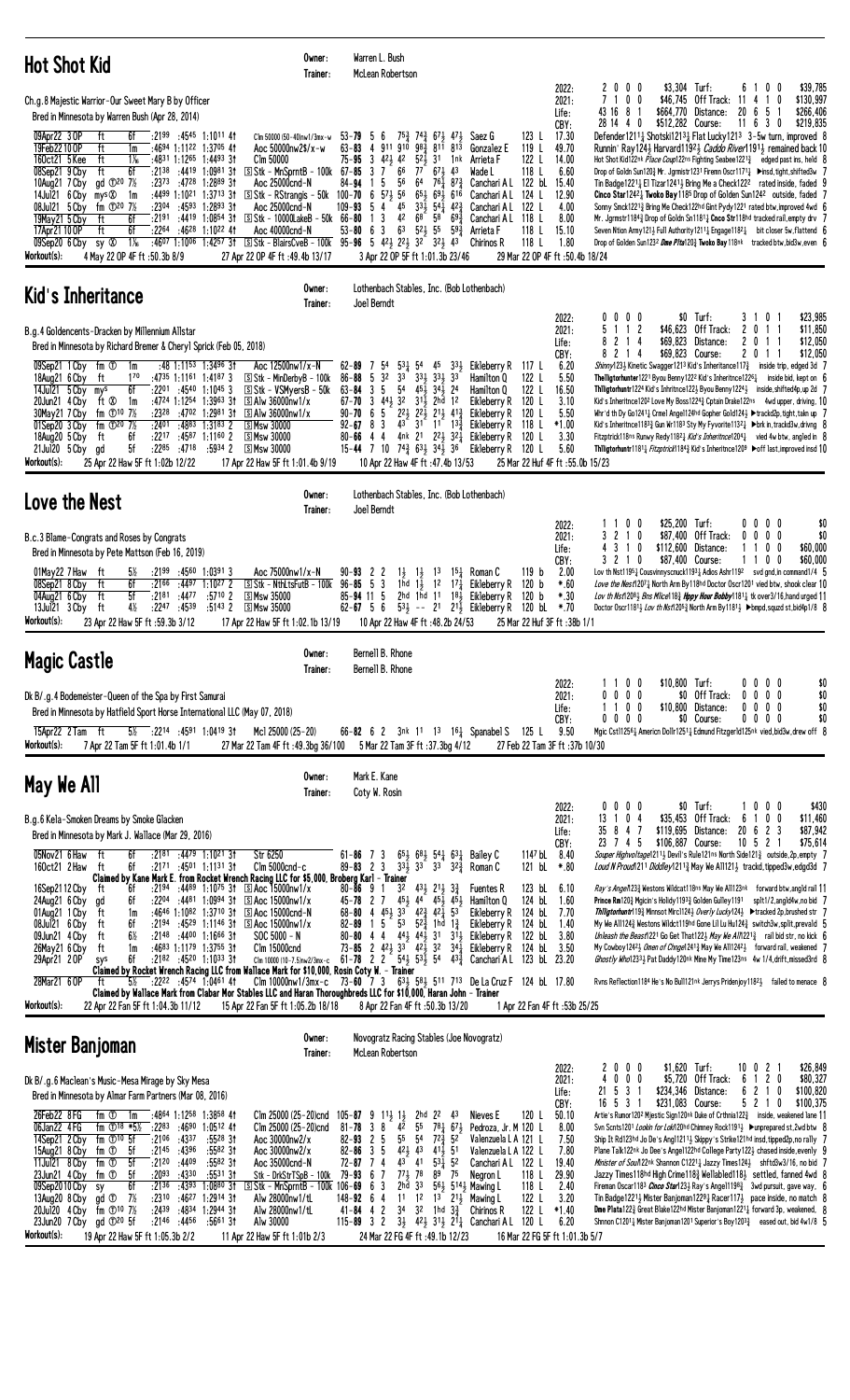| <b>Prince Rama</b>                                                                                                                                                                                                                                                                                                                                                                                                                                                                                                                                                                                                                                                                                  | Owner:<br>Trainer:                                                                                                                                                                                                                                                                                                                            | Michael Grossman<br>Francisco Bravo                                                                                                                                                                                                                                                                                                                                                                                                                                                                                                                                                                                                                                                                                                                |                                                                                                                                                                                                                                                                                                                                                                                                                                                                                                                             |                                                                                                                                                                                                                                                                                                                                                                                                                                                                                                                                                                                                                                                                                                                                                                                                                                                                                                                                                                                                                       |
|-----------------------------------------------------------------------------------------------------------------------------------------------------------------------------------------------------------------------------------------------------------------------------------------------------------------------------------------------------------------------------------------------------------------------------------------------------------------------------------------------------------------------------------------------------------------------------------------------------------------------------------------------------------------------------------------------------|-----------------------------------------------------------------------------------------------------------------------------------------------------------------------------------------------------------------------------------------------------------------------------------------------------------------------------------------------|----------------------------------------------------------------------------------------------------------------------------------------------------------------------------------------------------------------------------------------------------------------------------------------------------------------------------------------------------------------------------------------------------------------------------------------------------------------------------------------------------------------------------------------------------------------------------------------------------------------------------------------------------------------------------------------------------------------------------------------------------|-----------------------------------------------------------------------------------------------------------------------------------------------------------------------------------------------------------------------------------------------------------------------------------------------------------------------------------------------------------------------------------------------------------------------------------------------------------------------------------------------------------------------------|-----------------------------------------------------------------------------------------------------------------------------------------------------------------------------------------------------------------------------------------------------------------------------------------------------------------------------------------------------------------------------------------------------------------------------------------------------------------------------------------------------------------------------------------------------------------------------------------------------------------------------------------------------------------------------------------------------------------------------------------------------------------------------------------------------------------------------------------------------------------------------------------------------------------------------------------------------------------------------------------------------------------------|
| B.g.4 Expect a Lot-Dawali by Festival of Light<br>Bred in Minnesota by Euerka Thoroughbred Farm (Feb 17, 2018)<br>$:22^{32}$ $:45^{37}$ 1:10 <sup>29</sup> 31<br>13Apr22 8 Wrd<br>ft<br>6f<br>$6\%$<br>$:22^{27}$ $:44^{48}$ 1:1550 31<br>15Sep21 9 Cby<br>ft<br>:2204<br>:4481 1:0994 31                                                                                                                                                                                                                                                                                                                                                                                                           | Alw 22000nw2/x<br>Aoc 12500nw1/x-N                                                                                                                                                                                                                                                                                                            | 88-73<br>$4^{11}$ , $5^{13}$ , $4^{41}$ , $4^{81}$ , Pusac A<br>4<br>$62 - 68$ 2 7                                                                                                                                                                                                                                                                                                                                                                                                                                                                                                                                                                                                                                                                 | 2022:<br>2021:<br>Life:<br>CBY:<br>124 bhL 8.20<br>$72\frac{1}{4}$ 6 <sup>6</sup> $\frac{3}{4}$ 6 <sup>7</sup> $\frac{1}{2}$ 5 <sup>13</sup> $\frac{3}{4}$ Eikleberry R<br>120 bL 3.80                                                                                                                                                                                                                                                                                                                                      | $$1,315$ Turf:<br>\$0<br>1000<br>0000<br>7211<br>\$42,365 Off Track:<br>0 <sub>0</sub><br>2 <sub>1</sub><br>\$22,850<br>$11$ 3 1 2<br>\$65,430 Distance:<br>\$42,107<br>7<br>2<br>1<br>0<br>521<br>9312<br>\$63,493 Course:<br>0<br>\$40,170<br>Best of Greeley12441 Rosie's Outlaw1243 Punch Em12431 tracked, evenly 6<br>Rivrbot Gmblr12163 Crim Spree11643 Dried Pepper11821 insd early, evenly btw 1<br>Prince Rm1203 Mgician's Holiday11933 Golden Gulley1191 rail, shifted out1/8,up 7                                                                                                                                                                                                                                                                                                                                                                                                                                                                                                                          |
| 6f<br>24Aug21 6 Cby<br>gd<br>:2206 :4490 1:1081 31<br>6f<br>04Aug21 8 Cby<br>ft<br>ft<br>6f<br>$:22^{05}$ $:45^{25}$ 1:1060 31<br>15Jul21 4 Cby<br>1m<br>:4772 1:1176 1:3854 31<br>27Jun21 1 Cby<br>ft<br>6f<br>$:2140$ $:4392$ $1:0951$ 31<br>06Jun21 7 Cby<br>ft<br>ft<br>6f<br>:2297<br>:4620<br>$1:11^{68}31$<br>03May21 3 Wrd<br>09Sep20 8 Cby<br>6f<br>:2174<br>:4470<br>$1:0980$ 2<br>sy<br>5f<br>:2297:4690<br>$:5925$ 2<br>18Aug20 2 Cby<br>ft<br>Workout(s):<br>6 Apr 22 Wrd 5F ft 1:00.2h 4/19                                                                                                                                                                                           | $\boxed{S}$ Aoc 15000nw1/x-N<br>$\boxed{5}$ Alw 36000nw1/x<br>S Clm 25000nw2/L<br>S Clm 25000nw2/L<br>ි Alw 36000nw2/L<br>Alw 20900nw1/x<br>S Stk - NthLtsFutB - 100k<br><b>SMSW 30000</b><br>29 Mar 22 Wrd 5F ft 1:00.4h 2/12                                                                                                                | 3<br>32<br>$32\frac{1}{2}$<br>$2^{11}$ , $1^{3}$<br>$68 - 91$ 4<br>5<br>2hd 1hd 2hd 2hd<br>$80 - 78$ 5<br>12<br>$80 - 82$ 5 1<br>1 <sup>2</sup><br>14<br>$65 - 76$ 6 $56\frac{1}{4}$ 31<br>3 <sup>2</sup><br>3 <sup>3</sup><br>$55\frac{1}{2}$ $67\frac{3}{4}$ $63\frac{3}{4}$ $56\frac{3}{4}$<br>$68 - 70$ 2 6<br>$6^{1\frac{3}{4}}$ $6^{1\frac{3}{4}}$ $6^{2\frac{1}{3}}$ $5^{5}$<br>$74 - 78$ 5<br>5<br>$64 - 49 = 6$<br>$\frac{1}{2}$<br>1 <sup>3</sup><br>52-63<br>11<br>-1-1<br>21 Mar 22 Wrd 5F ft 1:03.0h 14/22                                                                                                                                                                                                                            | Eikleberry R<br>120 bL $*1.10$<br>Eikleberry R<br>120 bL $*1.60$<br>$19\frac{1}{2}$<br>2.70<br>Eikleberry R<br>120 bL<br>$35\frac{3}{7}$<br>120 hL<br>1.60<br>Eikleberry R<br>Eikleberry R<br>120 hL<br>5.80<br>Triana Jr. A<br>121 hL 44.30<br>$53\frac{1}{4}$ $53\frac{3}{4}$ $68\frac{1}{2}$ 716 Eikleberry R<br>120 hL 15.50<br>15 112 Eikleberry R<br>120 hL<br>*.80<br>15 Mar 22 Wrd 5F ft 1:03.0h 10/13                                                                                                              | Cndy Prince124hd Prince Rm1201 Westons Wildcat11911 dueled3w, led, outfinshd 9<br>Prince Rma12091 Silver Dash124nk Fire Extinguisher11941 sharp, widened, driving 7<br>Finn Country124 <sup>2</sup> § Silver Dash124 <sup>3</sup> <i>Prince Rama</i> 12017 3 ▶ 2w, lost pth briefly1/8 6<br><b>Warrior Boss</b> 12423 <i>Finn Country</i> 1241 Lil' Ninja 1243 $\frac{1}{4}$ tracked btw, no rally, 8<br><i>Oh What Luck</i> 1241 <sup>3</sup> Onomatopoeia1242 <sup>3</sup> Troy Ounce1243 inside, no response 7<br>Sneky Divrsion12014 Fitzptrick1204 Fir Extinguisher12014 held up brief gain btw 8<br>Prince Rm12012 Hevenly Gzebo113 $\frac{1}{2}$ Gbriel's Legend1131 $\frac{1}{2}$ sharp, clear, handily 6                                                                                                                                                                                                                                                                                                     |
| <b>Public Safety</b>                                                                                                                                                                                                                                                                                                                                                                                                                                                                                                                                                                                                                                                                                | Owner:<br>Trainer:                                                                                                                                                                                                                                                                                                                            | Bluebreeze Racing, LLC (Joe Nolan) & Tim W. Rosin<br>Coty W. Rosin                                                                                                                                                                                                                                                                                                                                                                                                                                                                                                                                                                                                                                                                                 |                                                                                                                                                                                                                                                                                                                                                                                                                                                                                                                             |                                                                                                                                                                                                                                                                                                                                                                                                                                                                                                                                                                                                                                                                                                                                                                                                                                                                                                                                                                                                                       |
| B.g.5 Langfuhr-Jock's Girl by Belong to Me<br>Bred in Minnesota by Tim William Rosin (Feb 27, 2017)                                                                                                                                                                                                                                                                                                                                                                                                                                                                                                                                                                                                 |                                                                                                                                                                                                                                                                                                                                               |                                                                                                                                                                                                                                                                                                                                                                                                                                                                                                                                                                                                                                                                                                                                                    | 2022:<br>2021:<br>Life:<br>CBY:                                                                                                                                                                                                                                                                                                                                                                                                                                                                                             | $$0$ Turf:<br>\$790<br>00<br>0 <sub>0</sub><br>3<br>0<br>$0\quad 0$<br>8020<br>Off Track:<br>0 <sub>0</sub><br>\$12,883<br>3<br>0<br>\$1,730<br>20 2 4 2<br>\$95,188 Distance:<br>3 1<br>8<br>\$54,148<br>\$91,948 Course:<br>3<br>\$54,148<br>$16$ 2 4 2<br>8                                                                                                                                                                                                                                                                                                                                                                                                                                                                                                                                                                                                                                                                                                                                                        |
| 16Sep2112 Cby<br>:2194<br>:4489 1:1075 31<br>ft<br>6f<br>6f<br>$:2216$ $:4489$ 1:0963 31<br>31Aug21 3 Cby<br>ft<br>$6\%$<br>$:22^{46}$ $:45^{23}$ 1:16 <sup>24</sup> 31<br>19Aug21 5 Cby<br>ft<br>6f<br>$:22^{31}$ $:44^{93}$ $1:09^{83}$ 31<br>01Aug21 5 Cby<br>ft<br>13Jul21 6 Cby<br>1m<br>$:4702$ 1:1083 1:3556 31<br>fm ①<br>6f<br>:2230<br>:45 <sup>31</sup> 1:10 <sup>69</sup> 3t<br>27Jun21 3 Cby<br>ft<br>$6\%$<br>$:22^{41}$ $:45^{23}$ 1:16 <sup>36</sup> 31<br>09Jun21 8 Cby<br>ft<br>6f<br>$:2136$ $:4442$ 1:1076 31<br>25May21 6 Cby<br>ft<br>$1\%$<br>fm $\mathbb{D}^{20}$<br>:4733 1:1198 1:4280 31<br>20Nov20 3 Haw<br>11Nov20 3 CD<br>6½<br>$:22^{77}$ $:45^{64}$ 1:1705 31<br>ft | $\boxed{S}$ Aoc 15000nw1/x<br>Clm 15000cnd<br>Clm 30000cnd<br>Clm 15000cnd<br>Alw 31000cnd<br>Clm 30000cnd<br>Aoc 12500nw1/x-N<br>Aoc 12500nw1/x-N<br>Aoc 20000nw1\$/x-N<br>Clm 30000cnd                                                                                                                                                      | $29 - 85 = 8$<br>$109\frac{3}{4}79\frac{1}{2}54\frac{1}{2}41$<br>-11<br>$44\overline{1}$<br>$35\frac{1}{2}$<br>-5<br>5<br>34<br>43-70<br>5<br>$63\frac{1}{2}$ 55<br>$5^{4}$ $\frac{1}{4}$<br>$51 - 83 = 6$<br>3 <sup>2</sup><br>$32\frac{1}{2}$ $24\frac{1}{2}$<br>$51 - 77$<br>8<br>6<br>$4^{2}$ <sup>1</sup><br>$87 - 63$ 7<br>$3\overline{1}$<br>$78 - 85$<br>- 5<br>2hd 21<br>$\overline{1}$<br>$5\overline{3}$ $\overline{3}$ $\overline{2}$ $\overline{4}$ $\overline{5}$ $\overline{5}$<br>$50 - 72$<br>73<br>38-89 7 10 1013 910 67 63<br>$54\frac{1}{2}$ $55\frac{1}{2}$ $85\frac{1}{4}$ $109\frac{1}{4}$ $1027\frac{1}{2}$ Hamilton Q<br>$66 - 45$ 5                                                                                     | 123 bL 17.00<br>Hamilton Q<br>48<br>124 bL<br>$*.80$<br>Eikleberry R<br>5 <sup>4</sup><br>4.30<br>Hamilton Q<br>124 bL<br>Hamilton Q<br>124 bL<br>3.30<br>2hd $2\frac{1}{2}$ $2^{1}\frac{1}{2}$ $6^{6}\frac{1}{2}$ $7^{12}\frac{3}{4}$ Valenzuela L A 124 L<br>33.20<br>Valenzuela L A 124 fL<br>$2^{2}$<br>2.30<br>$67\frac{1}{4}$<br>122 fL<br>12.40<br>Chirinos R<br>122 L<br>35.70<br>Chirinos R<br>118 L<br>40.50<br>32-73 1 6 $77\frac{1}{2}$ $77\frac{1}{4}$ $65\frac{1}{4}$ $46\frac{3}{4}$ Beschizza A 118 L 15.90 | Ray's Ange/1233 Westons Wildcat118ns May We All123nk Doff slow, swung 5wd 11<br>Crime Spree1145 Rye Humor124hd Yesteryear1243 2d flight, no late bid 6<br>Market King 12411 Flash of Promise 1241 Chicken Truck 1191 4p upper, minor gain<br>Kierkegaard12443 Public Safety12413 Roman Pharoah11923 inside trip, 2d best 11<br>JP Warrior12411 Samyaza1191 Doodle Time12411 sharp, attended, empty,<br>Wrnglered12421 Public Sfety124hd Ynkee Indin119hd 5w5/8, loomed 3w, edgd2d 6<br><b>Thiligtorhuntr</b> 194 Got Evn Smrtr 1221 Two th Punch 1241 tracked 4w, angled in, 7<br>Mke Me Blush122hd Samurai Cause1221 <i>Wild Behavior</i> 122 <sup>3</sup> angled 5wd, improved 10<br>And Won1211 War Chest121 $\frac{3}{4}$ Kiss My Note121 $\frac{1}{2}$ btw foes, faded early 10<br><i>Hop Kat</i> 18 <sub>2</sub> Elgar 120 <sup>nk</sup> Buttered Noodles 120 <sup>53</sup> <sub>4</sub> Pbit slow st, 5p upper 7                                                                                               |
| Workout(s):<br>21 Apr 22 Fan 5F ft 1:02.2b 2/2                                                                                                                                                                                                                                                                                                                                                                                                                                                                                                                                                                                                                                                      | •15 Apr 22 Fan 5F ft 1:01.3b 1/18<br>Owner:                                                                                                                                                                                                                                                                                                   | 7 Apr 22 Fan 4F ft : 49.3b 15/22<br>Peter D. Mattson & Tim P. Padilla                                                                                                                                                                                                                                                                                                                                                                                                                                                                                                                                                                                                                                                                              | 1 Apr 22 Fan 4F ft :51.3b 23/25                                                                                                                                                                                                                                                                                                                                                                                                                                                                                             |                                                                                                                                                                                                                                                                                                                                                                                                                                                                                                                                                                                                                                                                                                                                                                                                                                                                                                                                                                                                                       |
| <b>Thealligatorhunter</b>                                                                                                                                                                                                                                                                                                                                                                                                                                                                                                                                                                                                                                                                           | Trainer:                                                                                                                                                                                                                                                                                                                                      | Tim P. Padilla                                                                                                                                                                                                                                                                                                                                                                                                                                                                                                                                                                                                                                                                                                                                     | 2022:                                                                                                                                                                                                                                                                                                                                                                                                                                                                                                                       | \$285 Turf:<br>1000<br>0<br>$0\ 0\ 0$<br>\$0                                                                                                                                                                                                                                                                                                                                                                                                                                                                                                                                                                                                                                                                                                                                                                                                                                                                                                                                                                          |
| Ch.g.4 Overanalyze-Garden Gloves by Stormy Atlantic<br>Bred in Minnesota by Pete Mattson & Tim Padilla (Mar 09, 2018)                                                                                                                                                                                                                                                                                                                                                                                                                                                                                                                                                                               |                                                                                                                                                                                                                                                                                                                                               |                                                                                                                                                                                                                                                                                                                                                                                                                                                                                                                                                                                                                                                                                                                                                    | 2021:<br>Life:<br>CBY:                                                                                                                                                                                                                                                                                                                                                                                                                                                                                                      | \$145,450 Off Track:<br>3<br>$\overline{c}$<br>0<br>\$51,625<br>7410<br>0<br>$12 \t6 \t1 \t1$<br>\$186,160<br>Distance:<br>5<br>$\mathbf{2}$<br>0<br>\$53,675<br>-1<br>5 1 0<br>0<br>\$165,575 Course:<br>3<br>0<br>\$34,875<br>8<br>$\overline{1}$                                                                                                                                                                                                                                                                                                                                                                                                                                                                                                                                                                                                                                                                                                                                                                   |
| :2241 :4539 1:2225 41<br>24Apr22 8 Tam<br>ft<br>7f<br>6f<br>08Sep21 9 Cby<br>ft<br>$:2138$ $:4419$ $1:0981$ 31<br>$1^{70}$<br>18Aug21 6 Cby<br>ft<br>$:4735$ 1:1161 1:4187 3<br>$:4646$ 1:1082 1:3710 31<br>01Aug21 1 Cby<br>ft<br>1m<br>14Jul21 5 Cby mys<br>6f<br>$:22^{01}$ $:45^{40}$ 1:10 <sup>45</sup> 3<br>$6\frac{1}{2}$<br>09Jun21 8 Cby<br>$:22^{41}$ $:45^{23}$ 1:16 <sup>36</sup> 31<br>ft<br>5%<br><u>18May21 8 Cby</u><br>ft<br>ft<br>7f<br>$:22^{44}$ $:45^{59}$ 1:2455 3<br>16Jan21 7Tam<br>05Dec20 3 Tam<br>ft<br>6f<br>$:2189$ $:4470$ $1:1005$ 2<br>6f<br>$:22^{33}$ $:46^{30}$ 1:1203 2<br>300ct20 8 Haw<br>ft<br>Workout(s):<br>20 Apr 22 Tam 4F ft: 50.1b 14/21               | Aoc 32000nw2/x-N<br>$\boxed{5}$ Stk - MnSprntB - 100k 101-69<br>$\boxed{5}$ Stk - MinDerbyB - 100k<br>$\boxed{5}$ Aoc 15000 cnd - N<br>$\boxed{5}$ Stk - VSMyersB - 50k<br>Aoc 12500nw1/x-N<br>:2220 :4581 1:0350 31 SAlw 36000nw1/x<br>Stk - PascoB - 125k<br>Stk - InauguralB - 100k<br>Aoc 62500nw1/x<br>13 Apr 22 Tam 5F ft 1:02b 3/16    | 78-85<br>1 $hd$ 2 $\frac{1}{2}$<br>3<br>$1\frac{1}{2}$<br>$2^{1}$<br>$2^2$ $5^6$ <sub>2</sub> $6^{10}$<br>4 3<br>3<br>2hd 1hd 1 $\frac{1}{2}$ 11 11<br>91-93<br>1hd 2hd 1hd 2hd 1 $3*$<br>$78 - 85 = 6$<br>$89 - 93$ 7 3<br>2hd $1\frac{1}{2}$ 1 <sup>1</sup> , 1 <sup>4</sup><br>66-87 6 2<br>41 2hd 11 14<br>63-91 5 3 2 <sup>1</sup> 2 <sup>1</sup> $2\frac{1}{2}$ 1 <sup>2</sup> $\frac{1}{2}$ 1 <sup>6</sup> $\frac{1}{4}$ Quinonez A<br>49-70 6 7 77 $\frac{1}{2}$ 6 <sup>6</sup> 5 <sup>5</sup> $\frac{5}{4}$ 57 $\frac{3}{4}$<br>$87 - 84$ 4 1<br>69-76 7 1 32 $\frac{1}{2}$ 31 22 $\frac{1}{2}$ 11 $\frac{1}{2}$ Quinonez A<br>6 Apr 22 Tam 5F ft 1:01.2b 4/17                                                                            | 5.50<br>$57\frac{1}{4}$<br>119 bL<br>Quinonez A<br>119 bL<br>*2.20<br>Quinonez A<br>122 L<br>$*40$<br>Quinonez A<br>119 L<br>$*.60$<br>Quinonez A<br>122 L<br>$*.60$<br>Quinonez A<br>119 L<br>$*90$<br>Quinonez A<br>119 L<br>2.40<br>118 L<br>6.10<br>Quinonez A<br>$3^3$ $3^4\frac{1}{2}$ $4^5\frac{1}{2}$ $3^3\frac{1}{4}$ Quinonez A<br>30.00<br>118<br>5.30<br>119 L<br>27 Mar 22 Tam 5F ft 1:01.1bg 6/20                                                                                                             | Winfromwithin119 $\frac{1}{2}$ Grn Runnr1192 $\frac{1}{4}$ R Mrcedes Boy1192 $\frac{3}{4}$ dueled insd, gave way, 7<br>Drop of Goldn Sn120 $\frac{3}{4}$ Mr. Jgrmstr1231 Frmn Oscr1171 $\frac{1}{4}$ vied 3wd btw, gave way 7<br>Thiligtorhuntr1221 Byou Bnny1222 Kid's Inheritnce 12261 > erratic stretch, drivng 6<br>Thilgtrhntr119} Mnnst Mrc1124} Ovrly Lcky124} ▶ dueled rail, duckd, bmpd, DQ2nd 7<br>Thiligtorhuntr1224 Kid's Inhritnc122 $\frac{1}{2}$ Byou Bnny1224 $\frac{1}{2}$ prompted foe, took over 7<br>Thilgtorhntr1194 Got Evn Smrtr1221 Two th Punch1241 attended4w, drove clear 7<br>The ligtorhunter1196 <sub>4</sub> Wrrior Boss124 <sub>2</sub> Cptin Drke1241 <sub>2</sub> forwrd btw, took charge 9<br>Nov Rags118 <sup>23</sup> Newyearsblockparty120 <sup>3</sup> Foreman118 <sup>2</sup> 1 ▶off bit slow, evenly3w 8<br>Poppy's Pride12423 Al Heyby1181 The ligatorhunter118hd tracked 3w, willingly 6<br>Thiligtorhunter1191; Crbon Stryker1191; Lwiessness122; drifted, best 1/8, up 8 |
| Twoko Bay                                                                                                                                                                                                                                                                                                                                                                                                                                                                                                                                                                                                                                                                                           | Owner:<br>Trainer:                                                                                                                                                                                                                                                                                                                            | Al & Bill Ulwelling<br>Gary M. Scherer                                                                                                                                                                                                                                                                                                                                                                                                                                                                                                                                                                                                                                                                                                             |                                                                                                                                                                                                                                                                                                                                                                                                                                                                                                                             |                                                                                                                                                                                                                                                                                                                                                                                                                                                                                                                                                                                                                                                                                                                                                                                                                                                                                                                                                                                                                       |
| Dk B/.g.7 Neko Bay-Two Bayme by Include<br>Bred in Minnesota by Winchester Place Thoroughbreds, LLC (Mar 05, 2015)<br>$1^{70}$ :4629 1:1061 1:4062 31<br>17Apr22 3 Haw<br>ft                                                                                                                                                                                                                                                                                                                                                                                                                                                                                                                        | Aoc 32500nw2/x-N                                                                                                                                                                                                                                                                                                                              | $92 - 96$ 3 $55\frac{1}{2}$ $56\frac{1}{2}$ $55\frac{3}{4}$ 36                                                                                                                                                                                                                                                                                                                                                                                                                                                                                                                                                                                                                                                                                     | 2022:<br>2021:<br>Life:<br>CBY:<br>7.40<br>39<br>Loveberry J<br>121 L                                                                                                                                                                                                                                                                                                                                                                                                                                                       | 2 0 0 1<br>\$4,840 Turf:<br>$17$ 2 3 2<br>\$81,588<br>$11$ 2 2 1<br>\$75,470 Off Track:<br>8 1 2 3<br>\$56,621<br>31 5 5 7<br>\$201,936 Distance:<br>0 0 0 0<br>\$0<br>23 4 5 6<br>\$165,656 Course:<br>\$0<br>0000<br>Current1211} Treasury1217} Twoko Bay1212 btwn, svd gnd, no match 5                                                                                                                                                                                                                                                                                                                                                                                                                                                                                                                                                                                                                                                                                                                             |
| fm 127 *1m :5159 1:1817 1:4141 41<br>19Mar22 7 FG<br>18Dec21 9FG<br>fm ①26 $*1\frac{1}{6}$ :4936 1:1589 1:4657 31<br>25Nov21 6 FG<br>fm $\overline{O7}$ *1% :48 <sup>21</sup> 1:12 <sup>95</sup> 1:5012 31<br>230ct21 7Ded<br>ft<br>1‰<br>:4759 1:1409 1:4863 31<br>16Sep21 2 Cby<br>fm $\mathbb{D}^{10}$ 1m<br>$:4541$ 1:0830 1:3287 31<br>$:4701$ 1:1065 1:4037 31<br>08Sep21 7 Cby<br>fm $\overline{O}$ 1 <sup>1</sup> / <sub>6</sub><br>1‰<br>$:4650$ 1:1073 1:4317 31<br>18Aug21 8 Cby<br>ft<br>10Aug21 5 Cby<br>gd ① <sup>20</sup> 1m<br>:4709 1:1089 1:3603 31<br>14Jul21 6 Cby mys 20 1m<br>Workout(s):<br>10 Apr 22 Haw 5F ft 1:00b 7/28                                                   | Aoc 40000nw2\$/x-N<br>Aoc 40000nw2\$/x-N<br>Aoc 40000nw2\$/x-N<br>Alw 42000<br>Aoc 50000cnd<br>S Stk - BlairsCveB - 100k<br>$\boxed{5}$ Stk – WallyChce – 50k<br>Aoc 12500nw1/x-N<br>:4499 1:1021 1:3713 31 $S$ Stk - RStrangis - 50k<br>12 Mar 22 FG 5F ft 1:02.1b 22/32                                                                     | 54-79 3 4 <sup>6</sup> 63 <sup><math>\frac{1}{2}</math></sup> 75 <sup><math>\frac{1}{2}</math></sup> 8 <sup>7</sup> $\frac{1}{4}$ 8 <sup>7</sup> $\frac{1}{2}$ Melancon G<br>85-90 5 614 57 52 $\frac{1}{2}$ 54 $\frac{1}{2}$ 45 $\frac{1}{2}$ Loveberry J<br>88-98 7 812 881 851 731 431 Loveberry J<br>80-88 6 $46\frac{1}{4}$ $48\frac{1}{4}$ 33 $2\frac{1}{2}$ 13 Melancon G<br>$45-81$ 3 911 916 911 910 8101 Hamilton Q<br>90-98 4 54 43 531 331 541 Wade L<br>72-84 2 55 563 423 53 $\frac{3}{4}$ 463 Hamilton Q<br>$94-93$ 1 $72\frac{1}{2}$ $62\frac{1}{4}$ $62\frac{1}{2}$ $2\frac{1}{2}$ $2\frac{1}{2}$<br>85-93 7 7 <sup>12</sup> 7 <sup>10</sup> 7 <sup>6</sup> 3 <sup>6</sup> 2 <sup>2</sup> Hade L<br>4 Mar 22 FG 5F ft 1:02b 23/30 | 120 L<br>32.90<br>119 L<br>21.50<br>120 L<br>27.70<br>120 L<br>5.60<br>121 L<br>27.10<br>118 L<br>15.90<br>118 L<br>4.90<br>122 L *1.50<br>Wade L<br>118 L 11.80<br>21 Feb 22 FG 5F ft 1:01b 7/33                                                                                                                                                                                                                                                                                                                           | Pine Knoll120nk Monition1203 Mutakatif120nk saved ground, faded 9<br>Own Agenda1192 Attorney Tim11923 Beachcombing1193 2w, 4w1/4, no menace 7<br>Fortuity12013 Attorney Tim1203 Fenwick Station1201 2w2nd, 9p1/8, ralllied 9<br>Twoko By120 $\frac{1}{2}$ Shke Some Action1201 $\frac{3}{4}$ Hunk Burning Love1201 $\frac{3}{4}$ 5wide, best late 6<br><b>Cinco Star</b> 123 <sup>2</sup> J Tin Badge 121 <sup>1</sup> $\frac{3}{4}$ Two by Two 121 <sup>3</sup> $\frac{1}{4}$ no factor 9<br>Cinco Star12313 El Tizar11713 Zoe's Delight 1231 2w1st, 3w2nd, weakened 8<br>Zoe's Delight 120½ <i>Cinco Star</i> 1245½ Dame Plata 120hd rail bid, not enough 5<br>Devil Vision 1223 Twoko Bay 1221 Fullbridledphantom 1241 inside trip, led late 9<br>Cinco Star12421 Twoko Bay1185 Drop of Golden Sun1242 swung 5wd, up 2d 7                                                                                                                                                                                          |
| <b>Warrior Boss</b>                                                                                                                                                                                                                                                                                                                                                                                                                                                                                                                                                                                                                                                                                 | Owner:<br>Trainer:                                                                                                                                                                                                                                                                                                                            | Lamont H. Nienast, LLC (Lamont H. Nienast)<br>Joel Berndt                                                                                                                                                                                                                                                                                                                                                                                                                                                                                                                                                                                                                                                                                          |                                                                                                                                                                                                                                                                                                                                                                                                                                                                                                                             |                                                                                                                                                                                                                                                                                                                                                                                                                                                                                                                                                                                                                                                                                                                                                                                                                                                                                                                                                                                                                       |
| Ch.g.7 Street Boss-Xena Peach by Fit to Fight<br>Bred in Minnesota by Castle Rock Thoroughbreds (Mar 22, 2015)                                                                                                                                                                                                                                                                                                                                                                                                                                                                                                                                                                                      |                                                                                                                                                                                                                                                                                                                                               |                                                                                                                                                                                                                                                                                                                                                                                                                                                                                                                                                                                                                                                                                                                                                    | 2022:<br>2021:<br>Life:                                                                                                                                                                                                                                                                                                                                                                                                                                                                                                     | $$0$ Turf:<br>0000<br>3010<br>\$6,050<br>6221<br>\$64,445 Off Track:<br>\$28,475<br>4 1 0 0<br>$17 \t3 \t5 \t2$<br>\$111,158 Distance:<br>7 2 1 1<br>\$59,863                                                                                                                                                                                                                                                                                                                                                                                                                                                                                                                                                                                                                                                                                                                                                                                                                                                         |
| 09Sep21 5 Cby fm ①<br>:4701 1:1125 1:3474 31<br>1m<br>6f<br>$:22^{18}$ $:44^{95}$ 1:0988 31<br>24Aug21 7 Cby gd<br>04Aug21 9 Cby<br>5½<br>$:2190$ $:4466$ 1:0321 31<br>ft<br>$6\frac{1}{2}$<br>ft<br>$:2195$ $:4466$ 1:1612 31<br>01Jul21 7 Cby<br>06Jun21 7 Cby<br>6f<br>$:2140$ $:4392$ $1:0951$ 31<br>ft<br>18May21 8 Cby<br>$5\%$<br>ft<br>17Sep2013 Cby<br>ft<br>$:4621$ 1:1112 1:3896 31<br>1m<br>09Sep20 2 Cby<br>sy Ø<br>1m<br>fm $\mathbb{D}^{10}$ 1m<br>27Aug20 7 Cby<br>$5\%$<br>18Aug20 3 Cby<br>ft<br>Workout(s):<br>4 May 22 Nif 4F gd: 50.2b 10/13                                                                                                                                   | Aoc 16000cnd-N<br>Alw 31000cnd<br>Alw 31000cnd<br>Aoc 12500nw1/x-N<br>⑤ Alw 36000nw2/L<br>$:22^{20}$ $:45^{81}$ 1:0350 31 SAlw 36000nw1/x<br>$\boxed{5}$ Aoc 15000nw1/x-N<br>:4611 1:1141 1:3805 31 5 Alw 30500nw2/L<br>:4551 1:1041 1:3508 31 SAoc 15000nw1/x-N<br>:2203 :4610 1:0472 31 SAlw 30500nw2/L<br>●27 Apr 22 Nif 5F gd 1:02.1b 1/7 | $93 - 80 = 1$<br>$1\frac{1}{2}$<br>1hd 41 54<br>$67 - 91$ 4 1<br>41 <sub>2</sub> 3nk 2 <sub>2</sub> 11<br>$64 - 87$ 2 4<br>$5^2\frac{1}{4}$ $4^4\frac{1}{2}$ $4^3\frac{1}{2}$ $3^2\frac{1}{4}$<br>56 $4^5$ $3^2\frac{1}{2}$ $2^4$<br>5<br>$61 - 92$ 1<br>$48 - 85 8 3$<br>78 45 11 12 3 Mawing L<br>$1 \t7 \t74 \t64$<br>43-76<br>67-46 8 893 79 58 610 617 $\frac{3}{4}$ Chirinos R<br>67-49 5 563 873 743 77 6161 Chirinos R<br>$68-77$ 3 4 <sup>6</sup> 5 <sup>12</sup> 5 <sup>4</sup> 44 2 <sup>1</sup><br>43-73 2 3 35 43 31 21<br>•20 Apr 22 Nif 5F gd 1:02.1b 1/7                                                                                                                                                                           | CBY:<br>$89\frac{3}{4}$<br>121 L<br>11.30<br>Quinonez A<br>124 L<br>6.60<br>Quinonez A<br>Mawing L<br>124 L<br>6.90<br>124 L<br>5.90<br>Mawing L<br>124 L<br>5.10<br>$3^{21}$ , $2^{61}$ , Mawing L<br>17.00<br>124 L<br>123L<br>8.30<br>123 L $*1.40$<br>123 L<br>Chirinos R<br>13.40<br>124 L *1.90<br>Arrieta F<br>•14 Apr 22 Nif 5F gd 1:03b 1/7                                                                                                                                                                        | 7211<br>17 3 5 2<br>\$111,158 Course:<br>\$59,863<br>Drma Chorus12313 Kid Frostie12133 Noble Pursuit123ns prompted rail, gave way 8<br>Warrior Boss1241 Candy Prince12413 Mister K12411 pressed4w, bid1/4, drvng 6<br>Bayou Gem1193 Mister K12413 <i>Warrior Boss</i> 1243 shftd out1/4, mild gain 8<br>Big League Benny 1244 Warrior Boss 12413 Sorriso 12413 tracked rail, edged 2d 6<br>Warrior Boss12423 Finn Country1241 Lil' Ninja12431 4-5wd advance, driving 8<br><b>Thealligatorhunter</b> 1196 <sub>4</sub> Warrior Boss124 <sub>2</sub> Captain Drake1241 <sub>2</sub> inside, split late 9<br>Dvil Vision119hd Minnsot Mircle12313 Finn Country11851 4wd 1st turn, no threat 8<br>Big Flcon Rocket11911 Crmel Angel1192 Finn Country11813 wide far turn, no bid 8<br>Stitzy1231 Warrior Boss12311 Sweeping Edge118nk inside trip, bid btw 9<br>Overly Lucky1241 Warrior Boss1243 Finn Country1193 3w pursuit, angled rail 6                                                                               |